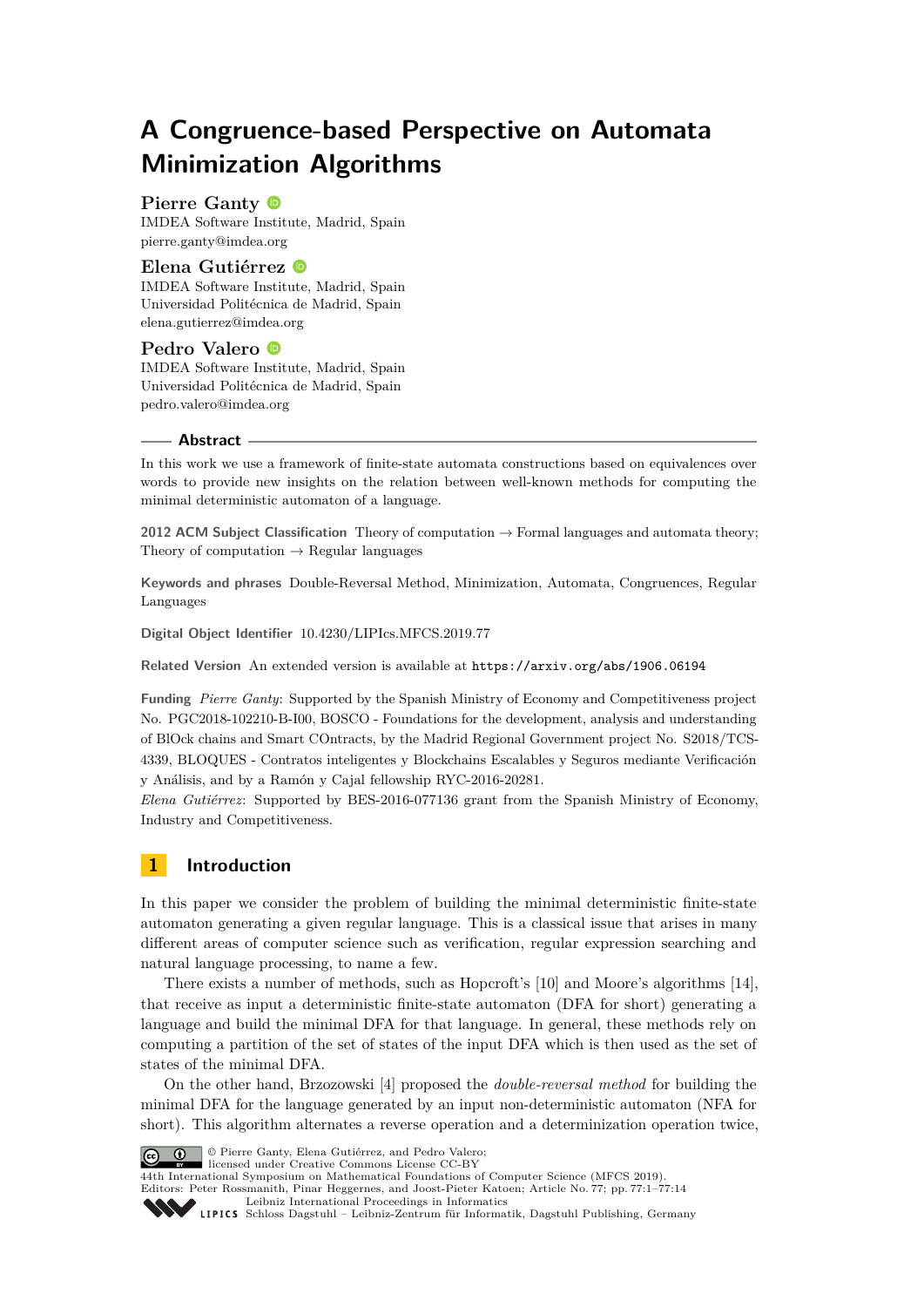## **77:2 A Congruence-based Perspective on Automata Minimization Algorithms**

relying on the fact that, for any given NFA  $\mathcal N$ , if the reverse automaton of  $\mathcal N$  is deterministic then the determinization operation yields the minimal DFA for the language of  $\mathcal N$ . This method has been recently generalized by Brzozowski and Tamm [\[5\]](#page-12-2). They showed the following *necessary and sufficient condition*: the determinization operation yields the minimal DFA for the language of  $\mathcal N$  if and only if the reverse automaton of  $\mathcal N$  is *atomic*.

It is well-known that all these approaches to the DFA minimization problem aim to compute Nerode's equivalence relation for the considered language. However, the doublereversal method and its later generalization appear to be quite isolated from other methods such as Hopcroft's and Moore's algorithms. This has led to different attempts to better explain Brzozowski's method [\[3\]](#page-12-3) and its connection with other minimization algorithms [\[1,](#page-12-4) [7,](#page-12-5) [16\]](#page-13-2). We use a framework of automata constructions based on equivalence classes over *words* to give new insights on the relation between these algorithms.

In this paper we consider equivalence relations over words on an alphabet  $\Sigma$  that induce finite partitions over  $\Sigma^*$ . Furthermore, we require that these partitions are well-behaved with respect to concatenation, namely, *congruences*. Given a regular language *L* and an equivalence relation satisfying these conditions, we use well-known automata constructions that yield automata generating the language *L* [\[6,](#page-12-6) [13\]](#page-13-3). In this work, we consider two types of equivalence relations over words verifying the required conditions.

First, we define a *language-based equivalence*, relative to a regular language, that behaves well with respect to *right* concatenation, also known as the right Nerode's equivalence relation for the language. When applying the automata construction to the right Nerode's equivalence, we obtain the minimal DFA for the given language  $[6, 13]$  $[6, 13]$  $[6, 13]$ . In addition, we define an *automata-based equivalence*, relative to an NFA. When applying the automata construction to the automata-based equivalence we obtain a determinized version of the input NFA.

On the other hand, we also obtain counterpart automata constructions for relations that are well-behaved with respect to *left* concatenation. In this case, language-based and automata-based equivalences yield, respectively, the minimal co-deterministic automaton and a co-deterministic NFA for the language.

The relation between the automata constructions resulting from the language-based and the automata-based congruences, together with the the duality between right and left congruences, allows us to relate determinization and minimization operations. As a result, we formulate a sufficient and necessary condition that guarantees that determinizing an automaton yields the minimal DFA. This formulation evidences the relation between the double-reversal and the state partition refinement minimization methods.

We start by giving a simple proof of Brzozowski's double-reversal method [\[4\]](#page-12-1), to later address the generalization of Brzozowski and Tamm [\[5\]](#page-12-2). Furthermore, we relate the iterations of Moore's partition refinement algorithm, which works on the states of the input DFA, to the iterations of the greatest fixpoint algorithm that builds the right Nerode's partition on words. We conclude by relating the automata constructions introduced by Brzozowski and Tamm [\[5\]](#page-12-2), named the *átomaton* and *the partial átomaton*, to the automata constructions described in this work.

**Structure of the paper.** After preliminaries in Section [2,](#page-2-0) we introduce in Section [3](#page-3-0) the automata constructions based on congruences on words and establish the duality between these constructions when using right and left congruences. Then, in Section [4,](#page-4-0) we define languagebased and automata-based congruences and analyze the relations between the resulting automata constructions. In Section [5,](#page-5-0) we study a collection of well-known constructions for the minimal DFA. Finally, we give further details on related work in Section [6.](#page-11-0) For space reasons, missing proofs are deferred to the extended version of this paper [\[9\]](#page-12-7).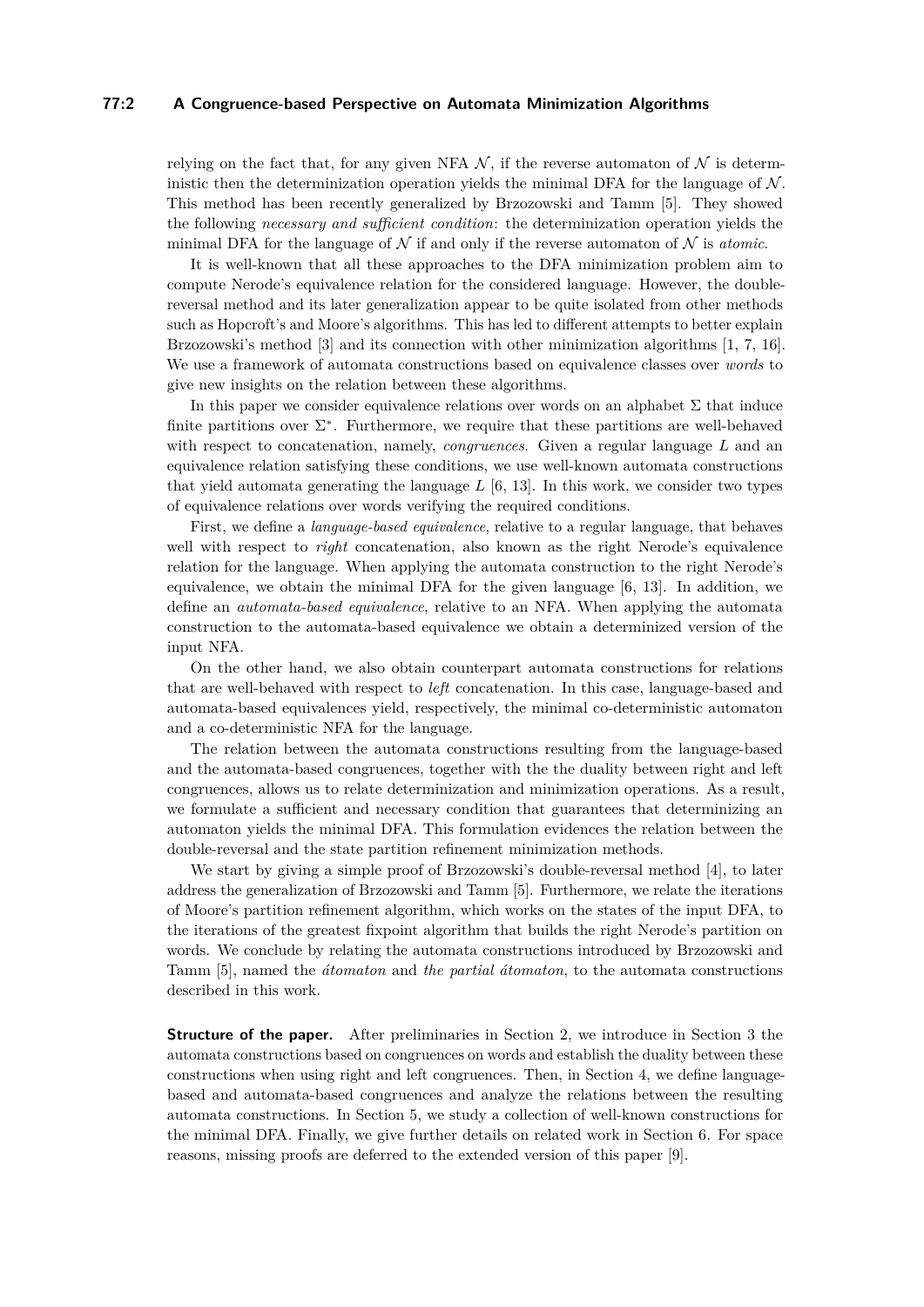# <span id="page-2-0"></span>**2 Preliminaries**

**Languages.** Let  $\Sigma$  be a finite nonempty *alphabet* of symbols. Given a word  $w \in \Sigma^*$ ,  $w^R$ denotes the *reverse* of *w*. Given a language  $L \subseteq \Sigma^*$ ,  $L^R \stackrel{\text{def}}{=} \{w^R \mid w \in L\}$  denotes the *reverse language* of *L*. We denote by  $L^c$  the *complement* of the language *L*. The *left (resp. right) quotient* of L by a word *u* is defined as the language  $u^{-1}L \stackrel{\text{def}}{=} \{x \in \Sigma^* \mid ux \in L\}$  (resp.  $Lu^{-1} \stackrel{\text{def}}{=} \{x \in \Sigma^* \mid xu \in L\}.$ 

**Automata.** A *(nondeterministic) finite-state automaton* (NFA for short), or simply *automaton*, is a 5-tuple  $\mathcal{N} = (Q, \Sigma, \delta, I, F)$ , where *Q* is a finite set of *states*,  $\Sigma$  is an alphabet, *I* ⊆ *Q* are the *initial* states, *F* ⊆ *Q* are the *final* states, and  $\delta$  :  $Q \times \Sigma \rightarrow \wp(Q)$  is the *transition* function. We denote the *extended transition function* from  $\Sigma$  to  $\Sigma^*$  by  $\hat{\delta}$ . Given  $S, T \subseteq Q$ ,  $W_{S,T}^{\mathcal{N}} \stackrel{\text{def}}{=} \{w \in \Sigma^* \mid \exists q \in S, q' \in T : q' \in \hat{\delta}(q, w)\}.$  In particular, when  $S = \{q\}$  and  $T = F$ , we define *the right language* of state *q* as  $W_{q,F}^{\mathcal{N}}$ . Likewise, when  $S = I$  and  $T = \{q\}$ , we define the *left language* of state *q* as  $W_{I,q}^{\mathcal{N}}$ . We define  $\text{post}_{w}^{\mathcal{N}}(S) \stackrel{\text{def}}{=} \{q \in Q \mid w \in W_{S,q}^{\mathcal{N}}\}$  and  $pre_w^{\mathcal{N}}(S) \stackrel{\text{def}}{=} \{q \in Q \mid w \in W_{q,S}^{\mathcal{N}}\}.$  In general, we omit the automaton N from the superscript when it is clear from the context. We say that a state *q* is *unreachable* iff  $W_{I,q}^{\mathcal{N}} = \emptyset$  and we say that *q* is *empty* iff  $W_{q,F}^{\mathcal{N}} = \emptyset$ . Finally, note that  $\mathcal{L}(\mathcal{N}) = \bigcup_{q \in I} W_{q,F}^{\mathcal{N}} = \bigcup_{q \in F} W_{I,q}^{\mathcal{N}} = W_{I,F}^{\mathcal{N}}$ .

Given an NFA  $\mathcal{N} = (Q, \Sigma, \delta, I, F)$ , the *reverse NFA* for  $\mathcal{N}$ , denoted by  $\mathcal{N}^R$ , is defined as  $\mathcal{N}^R = (Q, \Sigma, \delta_r, F, I)$  where  $q \in \delta_r(q', a)$  iff  $q' \in \delta(q, a)$ . Clearly,  $\mathcal{L}(\mathcal{N})^R = \mathcal{L}(\mathcal{N}^R)$ .

A *deterministic finite-state automaton* (DFA for short) is an NFA such that,  $I = \{q_0\}$ , and, for every state  $q \in Q$  and every symbol  $a \in \Sigma$ , there exists exactly one  $q' \in Q$  such that  $\delta(q, a) = q'$ . According to this definition, DFAs are always *complete*, i.e., they define a transition for each state and input symbol. In general, we denote NFAs by  $\mathcal{N}$ , using  $\mathcal{D}$  for DFAs when the distinction is important. A *co-deterministic finite-state automata* (co-DFA for short) is an NFA  $\mathcal N$  such that  $\mathcal N^R$  is deterministic. In this case, co-DFAs are always *co-complete*, i.e., for each target state  $q'$  and each input symbol, there exists a source state  $q$ such that  $\delta(q, a) = q'$ . Recall that, given an NFA  $\mathcal{N} = (Q, \Sigma, \delta, I, F)$ , the well-known *subset construction* builds a DFA  $\mathcal{D} = (\wp(Q), \Sigma, \delta_d, \{I\}, F_d)$  where  $F_d = \{S \in \wp(Q) \mid S \cap F \neq \emptyset\}$ and  $\delta_d(S, a) = \{q' \mid \exists q \in S, q' \in \delta(q, a)\}\$ for every  $a \in \Sigma$ , that accepts the same language as  $\mathcal{N}$  [\[11\]](#page-12-8). Given an NFA  $\mathcal{N} = (Q, \Sigma, \delta, I, F)$ , we denote by  $\mathcal{N}^D$  the DFA that results from applying the subset construction to  $\mathcal N$  where only subsets (including the empty subset) that are reachable from the initial subset of  $\mathcal{N}^D$  are used. Then,  $\mathcal{N}^D$  possibly contains empty states but no state is unreachable. A DFA for the language  $\mathcal{L}(\mathcal{N})$  is *minimal*, denoted by  $\mathcal{N}^{DM}$ , if it has no unreachable states and no two states have the same right language. The minimal DFA for a regular language is unique modulo isomorphism.

**Equivalence Relations and Partitions.** Recall that an *equivalence relation* on a set *X* is a binary relation ∼ that is reflexive, symmetric and transitive. Every equivalence relation ∼ on *X* induces a *partition*  $P_∼$  of *X*, i.e., a family  $P_∼ = \{B_i\}_{i \in \mathcal{I}} ⊆ \wp(X)$  of subsets of *X*, with  $\mathcal{I} \subseteq \mathbb{N}$ , such that:

(i)  $B_i \neq \emptyset$  for all  $i \in \mathcal{I}$ ;

- (ii)  $B_i \cap B_j = \emptyset$ , for all  $i, j \in \mathcal{I}$  with  $i \neq j$ ; and
- (iii)  $X = \bigcup_{i \in \mathcal{I}} B_i$ .

We say that a partition is *finite* when  $\mathcal I$  is finite. Each  $B_i$  is called a *block* of the partition. Given  $u \in X$ , then  $P_>(u)$  denotes the unique block that contains *u* and corresponds to the *equivalence class u* w.r.t.  $\sim$ ,  $P_{\sim}(u) \stackrel{\text{def}}{=} \{v \in X \mid u \sim v\}$ . This definition can be extended in a natural way to a set  $S \subseteq X$  as  $P_{\sim}(S) \stackrel{\text{def}}{=} \bigcup_{u \in S} P_{\sim}(u)$ . We say that the partition  $P_{\sim}$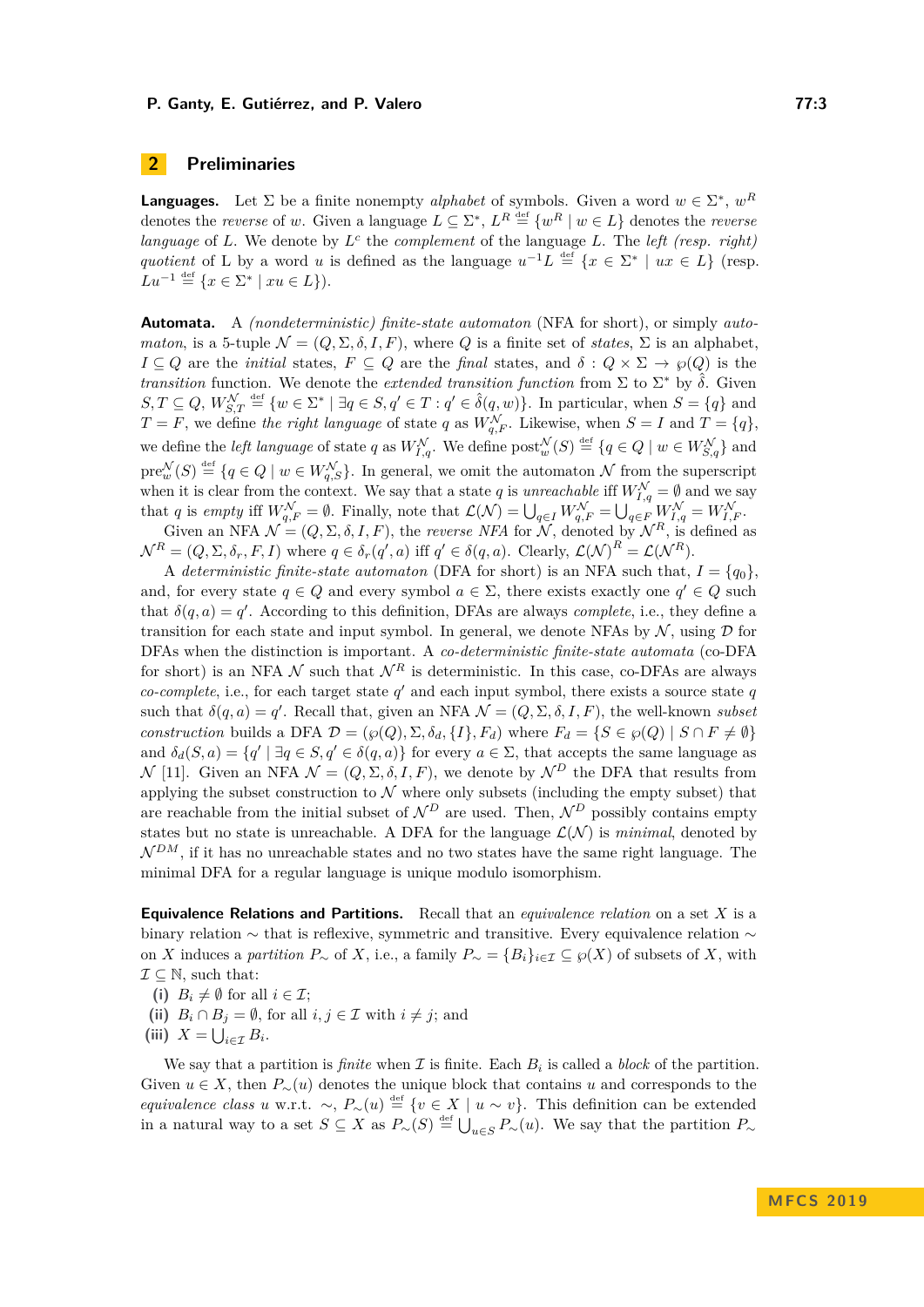#### **77:4 A Congruence-based Perspective on Automata Minimization Algorithms**

*represents precisely S* iff  $P_∼(S) = S$ . An equivalence relation ∼ is *of finite index* iff ∼ defines a finite number of equivalence classes, i.e., the induced partition *P*<sup>∼</sup> is finite. In the following, we will always consider equivalence relations of finite index, i.e., finite partitions.

Finally, denote  $Part(X)$  the set of partitions of X. We use the standard refinement ordering  $\leq$  between partitions: let  $P_1, P_2 \in Part(X)$ , then  $P_1 \leq P_2$  iff for every  $B \in P_1$  there exists  $B' \in P_2$  such that  $B \subseteq B'$ . Then, we say that  $P_1$  is *finer than*  $P_2$  (or equivalently,  $P_2$  is *coarser than*  $P_1$ ). Given  $P_1, P_2 \in Part(X)$ , define the *coarsest common refinement*, denoted by  $P_1 \wedge P_2$ , as the coarsest partition  $P \in Part(X)$  that is finer than both  $P_1$  and  $P_2$ . Likewise, define the *finest common coarsening*, denoted by  $P_1 \n\gamma P_2$ , as the finest partition  $P$ that is coarser than both  $P_1$  and  $P_2$ . Recall that  $(Part(X), \preceq, \gamma, \lambda)$  is a complete lattice where the top (coarsest) element is  $\{X\}$  and the bottom (finest) element is  $\{\{x\} | x \in X\}$ .

# <span id="page-3-0"></span>**3 Automata Constructions from Congruences**

We will consider equivalence relations on  $\Sigma^*$  (and their corresponding partitions) with good properties w.r.t. concatenation. An equivalence relation ∼ is a *right (resp. left) congruence* iff for all  $u, v \in \Sigma^*$ , we have that  $u \sim v \Rightarrow ua \sim va$ , for all  $a \in \Sigma$  (resp.  $u \sim v \Rightarrow au \sim av$ ). We will denote right congruences (resp. left congruences) by ∼*<sup>r</sup>* (resp. ∼*`* ). The following lemma gives a characterization of right and left congruences.

I **Lemma 1.** *The following properties hold:*

**1.** ∼<sup>*r*</sup> *is a right congruence iff*  $P_{\sim}r(v)u \subseteq P_{\sim}r(vu)$ *, for all*  $u, v \in \Sigma^*$ *.* 

**2.** ∼<sup> $\ell$ </sup> *is a left congruence iff*  $uP_{\sim} \ell(v) \subseteq P_{\sim} \ell(uv)$ *, for all*  $u, v \in \Sigma^*$ *.* 

Given a right congruence  $\sim^r$  and a regular language  $L \subseteq \Sigma^*$  such that  $P_{\sim^r}$  represents precisely *L*, i.e.,  $P_{\sim r}(L) = L$ , the following automata construction recognizes exactly the language *L* [\[13\]](#page-13-3).

▶ **Definition 2** (Automata construction  $H^r(\sim^r, L)$ ). Let  $\sim^r$  be a right congruence and let  $P_{\sim^r}$ *be the partition induced by*  $\sim$ <sup>*r*</sup>. Let  $L \subseteq \Sigma^*$  *be a language. Define the automaton*  $H^r(\sim^r, L)$  =  $(Q, \Sigma, \delta, I, F)$  where  $Q = \{P_{\sim}(u) \mid u \in \Sigma^*\}, I = \{P_{\sim}(v) \mid F = \{P_{\sim}(u) \mid u \in L\},\$ and  $\delta(P_{\sim r}(u), a) = P_{\sim r}(v)$  *iff*  $P_{\sim r}(u)a \subseteq P_{\sim r}(v)$ *, for all*  $u, v \in \Sigma^*$  *and*  $a \in \Sigma$ *.* 

**F** Remark 3. Note that  $H^r(\sim^r, L)$  is *finite* since we assume  $\sim^r$  is of finite index. Note also that  $H^r(\sim^r, L)$  is a complete *deterministic* finite-state automaton since, for each  $u \in \Sigma^*$  and *a* ∈ Σ, there exists *exactly one* block  $P_{\sim}r(v)$  such that  $P_{\sim}r(u)a ⊆ P_{\sim}r(v)$ , which is  $P_{\sim}r(ua)$ . Finally, observe that  $H^r(\sim^r, L)$  possibly contains empty states but no state is unreachable.

► **Lemma 4.** Let  $\sim^r$  be a right congruence and let  $L \subseteq \Sigma^*$  be a language such that  $P_{\sim^r}(L) = L$ . *Then*  $\mathcal{L}(\mathsf{H}^r(\sim^r, L)) = L$ *.* 

Due to the left-right duality between  $\sim^{\ell}$  and  $\sim^{r}$ , we can give a similar automata construction such that, given a left congruence  $\sim^{\ell}$  and a language  $L \subseteq \Sigma^*$  with  $P_{\sim^{\ell}}(L) = L$ , recognizes exactly the language *L*.

▶ Definition 5 (Automata construction  $H^{\ell}(\sim^{\ell}, L)$ ). Let  $\sim^{\ell}$  be a left congruence and let  $P_{\sim^{\ell}}$ *be the partition induced by* ∼<sup> $\ell$ </sup>. Let  $L \subseteq \Sigma^*$  *be a language. Define the automaton*  $H^{\ell}(\sim^{\ell}, L)$  =  $(Q, \Sigma, \delta, I, F)$  where  $Q = \{P_{\sim^{\ell}}(u) \mid u \in \Sigma^*\}, I = \{P_{\sim^{\ell}}(u) \mid u \in L\}, F = \{P_{\sim^{\ell}}(\varepsilon)\},\$ and  $P_{\sim}^{\ell}(v) \in \delta(P_{\sim}^{\ell}(u), a)$  *iff*  $aP_{\sim}^{\ell}(v) \subseteq P_{\sim}^{\ell}(u)$ *, for all*  $u, v \in \Sigma^*$  *and*  $a \in \Sigma$ *.* 

**Exember Remark 6.** In this case,  $H^{\ell}(\sim^{\ell}, L)$  is a co-complete *co-deterministic* finite-state automaton since, for each  $v \in \Sigma^*$  and  $a \in \Sigma$ , there exists *exactly one* block  $P_{\sim}(\nu)$  such that  $aP_{\sim}$ <sup>*ε*</sup>(*v*) ⊆  $P_{\sim}$ *ε*(*u*), which is  $P_{\sim}$ *ε*(*av*). Finally, observe that  $H^{\ell}(\sim^{\ell}, L)$  possibly contains unreachable states but no state is empty.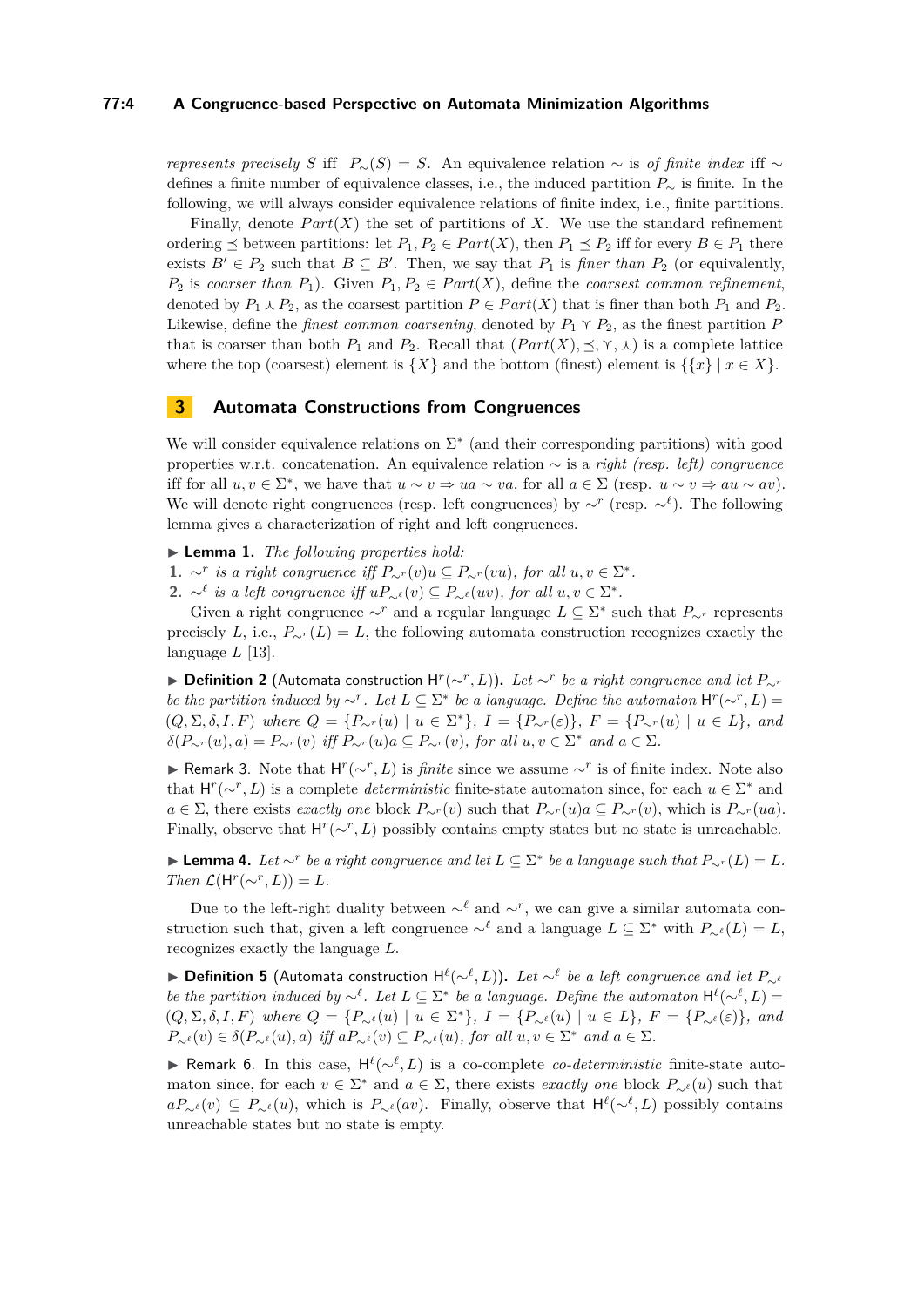► **Lemma 7.** *Let*  $\sim$ <sup>*l*</sup> *be a left congruence and let*  $L \subseteq \Sigma^*$  *be a language such that*  $P_{\sim}$ *<sup>* $\ell$ *</sup>* $(L) = L$ *.*  $Then \mathcal{L}(\mathsf{H}^{\ell}(\sim^{\ell}, L)) = L.$ 

Lemma [8](#page-4-1) shows that  $H^{\ell}$  and  $H^r$  inherit the left-right duality between ∼<sup> $\ell$ </sup> and ∼*r*.

<span id="page-4-1"></span>**► Lemma 8.** Let  $\sim^r$  and  $\sim^{\ell}$  be a right and left congruence respectively, and let  $L \subseteq \Sigma^*$  be a *language. If the following property holds*

*u* ∼<sup>*r*</sup> *v* ⇔ *u*<sup>*R*</sup> ∼<sup> $\ell$ </sup> *v*  $R$  (1)

*then*  $H^r(\sim^r, L)$  *is isomorphic to*  $(H^{\ell}(\sim^{\ell}, L^R))^R$ .

# <span id="page-4-0"></span>**4 Language-based Congruences and their Approximation using NFAs**

Given a language  $L \subseteq \Sigma^*$ , we recall the following equivalence relations on  $\Sigma^*$ , which are often denoted as *Nerode's equivalence relations* (e.g., see [\[13\]](#page-13-3)).

<span id="page-4-2"></span>▶ **Definition 9** (Language-based Equivalences). Let  $u, v \in \Sigma^*$  and let  $L \subseteq \Sigma^*$  be a language. *Define:*

<span id="page-4-5"></span><span id="page-4-4"></span>
$$
u \sim_L^r v \Leftrightarrow u^{-1}L = v^{-1}L \qquad \qquad \text{Right-language-based Equivalence} \tag{2}
$$

 $u$  ∼ $\iota$ <sup> $\ell$ </sup>  $Left$ *-language-based Equivalence* (3)

Note that the right and left language-based equivalences defined above are, respectively, right and left *congruences*. Furthermore, when *L* is a regular language,  $\sim_L^r$  and  $\sim_L^{\ell}$  are of *finite index* [\[6,](#page-12-6) [13\]](#page-13-3). Since we are interested in congruences of finite index (or equivalently, finite partitions), we will always assume that  $L$  is a regular language over  $\Sigma$ .

The following result states that, given a language *L*, the right Nerode's equivalence induces the coarsest partition of  $\Sigma^*$  which is a right congruence and precisely represents  $L$ .

<span id="page-4-8"></span>► Lemma 10 (de Luca and Varricchio [\[8\]](#page-12-9)). *Let*  $L \subseteq \Sigma^*$  *be a regular language. Then,* 

$$
P_{\sim_L^r} = \bigvee \{ P_{\sim^r} \mid \sim^r \text{ is a right congruence and } P_{\sim^r}(L) = L \} .
$$

In a similar way, one can prove that the same property holds for the left Nerode's equivalence. Therefore, as we shall see, applying the construction H to these equivalences yields minimal automata. However, computing them becomes unpractical since languages are possibly infinite, even if they are regular. Thus, we will consider congruences based on the states of the NFA-representation of the language which induce finer partitions of  $\Sigma^*$ than Nerode's equivalences. In this sense, we say that the automata-based equivalences *approximate* Nerode's equivalences.

<span id="page-4-3"></span>► **Definition 11** (Automata-based Equivalences). Let  $u, v \in \Sigma^*$  and let  $\mathcal{N} = (Q, \Sigma, \delta, I, F)$  be *an NFA. Define:*

<span id="page-4-7"></span><span id="page-4-6"></span>
$$
u \sim_N^r v \Leftrightarrow \text{post}_{u}^{\mathcal{N}}(I) = \text{post}_{v}^{\mathcal{N}}(I) \qquad \text{Right-automata-based Equivalence} \tag{4}
$$

$$
u \sim_N^{\ell} v \Leftrightarrow \text{pre}_u^{\mathcal{N}}(F) = \text{pre}_v^{\mathcal{N}}(F) \qquad \text{Left-automata-based Equivalence} \tag{5}
$$

Note that the right and left automata-based equivalences defined above are, respectively, right and left *congruences*. Furthermore, they are of *finite index* since each equivalence class is represented by a subset of states of  $N$ .

The following result gives a sufficient and necessary condition for the language-based (Definition [9\)](#page-4-2) and the automata-based equivalences (Definition [11\)](#page-4-3) to coincide.

<span id="page-4-10"></span>**I Lemma 12.** Let  $\mathcal{N} = (Q, \Sigma, \delta, I, F)$  be an automaton with  $L = \mathcal{L}(\mathcal{N})$ . Then,

<span id="page-4-9"></span>
$$
\sim_L^r = \sim_N^r \quad \text{iff} \quad \forall u, v \in \Sigma^*, \ W_{\text{post}_u^{\mathcal{N}}(I), F}^{\mathcal{N}} = W_{\text{post}_v^{\mathcal{N}}(I), F}^{\mathcal{N}} \Leftrightarrow \text{post}_u^{\mathcal{N}}(I) = \text{post}_v^{\mathcal{N}}(I) \tag{6}
$$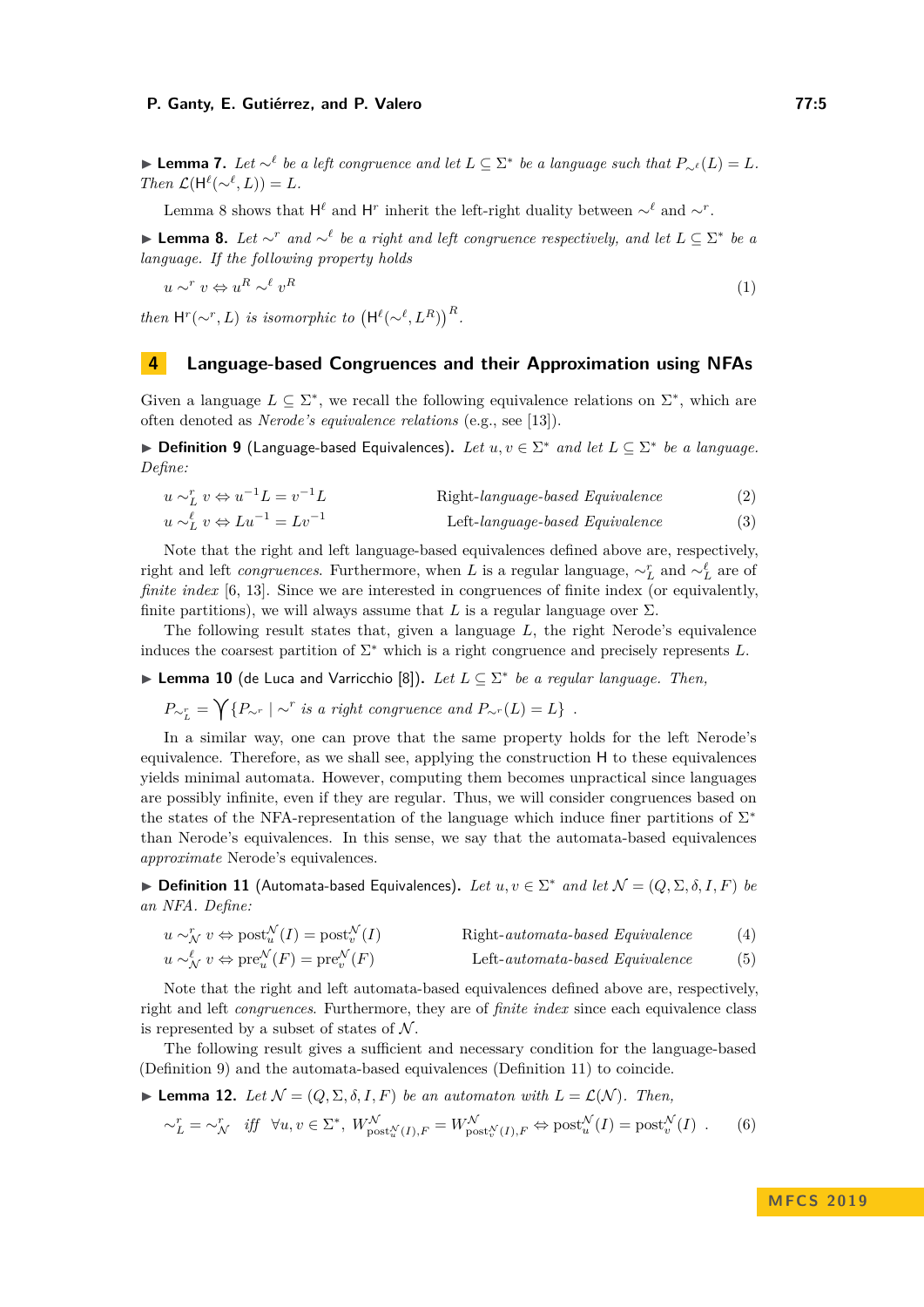#### **77:6 A Congruence-based Perspective on Automata Minimization Algorithms**

# **4.1 Automata Constructions**

In what follows, we will use Min and Det to denote the construction H when applied, respectively, to the language-based congruences induced by a regular language and the automata-based congruences induced by an NFA.

<span id="page-5-2"></span> $\blacktriangleright$  **Definition 13.** Let N be an NFA generating the language  $L = \mathcal{L}(\mathcal{N})$ . Define:

| $\text{Min}^{r}(L) \stackrel{\text{def}}{=} \text{H}^{r}(\sim_L^r, L)$                                      | $\mathsf{Det}^r(\mathcal{N}) \stackrel{\text{\tiny def}}{=} \mathsf{H}^r(\sim_{\mathcal{N}}^r, L)$ |
|-------------------------------------------------------------------------------------------------------------|----------------------------------------------------------------------------------------------------|
| $\mathsf{Min}^{\ell}(L) \stackrel{\scriptscriptstyle{\mathsf{def}}}{=} \mathsf{H}^{\ell}(\sim_L^{\ell}, L)$ | $Det^{\ell}(\mathcal{N}) \stackrel{\text{def}}{=} H^{\ell}(\sim_{\mathcal{N}}^{\ell}, L)$ .        |

Given an NFA N generating the language  $L = \mathcal{L}(\mathcal{N})$ , all constructions in the above definition yield automata generating *L*. However, while the constructions using the right congruences result in DFAs, the constructions relying on left congruences result in co-DFAs. Furthermore, since the pairs of relations [\(2\)](#page-4-4)-[\(3\)](#page-4-5) and [\(4\)](#page-4-6)-[\(5\)](#page-4-7), from Definition [9](#page-4-2) and [11](#page-4-3) respectively, are dual, i.e., they satisfy the hypothesis of Lemma [8,](#page-4-1) it follows that  $\mathsf{Min}^{\ell}(L)$  is isomorphic to  $(\text{Min}^r(L^R))^R$  and  $\text{Det}^{\ell}(\mathcal{N})$  is isomorphic to  $(\text{Det}^r(\mathcal{N}^R))^R$ .

On the other hand, since Min<sup>r</sup> relies on the language-based congruences, the resulting DFA is minimal, which is not guaranteed to occur with  $Det<sup>r</sup>$ . This easily follows from the fact that the states of the automata constructions are the equivalence classes of the given congruences and there is no right congruence (representing *L* precisely) that is coarser than the right Nerode's equivalence (see Lemma [10\)](#page-4-8).

Finally, since every co-deterministic automaton satisfies the right-hand side of Equa-tion [\(6\)](#page-4-9), it follows that determinizing (Det<sup>r</sup>) a co-deterministic automaton (Det<sup> $\ell$ </sup>(N)) results in the minimal DFA ( $Min^r(\mathcal{L}(\mathcal{N}))$ ), as already proved by Sakarovitch [\[15,](#page-13-4) Proposition 3.13].

We formalize all these notions in Theorem [14.](#page-5-1) Finally, Figure [1](#page-6-0) summarizes all these well-known connections between the automata constructions given in Definition [13.](#page-5-2)

<span id="page-5-1"></span>**Theorem 14.** Let N be an NFA generating language  $L = \mathcal{L}(\mathcal{N})$ . Then the following *properties hold:*

- (a)  $\mathcal{L}(\text{Min}^r(L)) = \mathcal{L}(\text{Min}^{\ell}(L)) = L = \mathcal{L}(\text{Det}^r(\mathcal{N})) = \mathcal{L}(\text{Det}^{\ell}(\mathcal{N})).$
- <span id="page-5-8"></span>(b)  $\text{Min}^r(L)$  *is isomorphic to the minimal deterministic automaton for*  $L$ *.*
- <span id="page-5-7"></span>(c) Det<sup> $r(N)$ </sup> *is isomorphic to*  $N^D$ .
- <span id="page-5-5"></span>(d)  $\text{Min}^{\ell}(L)$  *is isomorphic to*  $(\text{Min}^r(L^R))^R$ *.*
- <span id="page-5-4"></span>(e) Det<sup> $\ell$ </sup>(*N*) *is isomorphic to* (Det<sup>*r*</sup>(*N*<sup>*R*</sup>))<sup>*R*</sup>.
- <span id="page-5-3"></span>(f) Det<sup> $r$ </sup>(Det<sup> $\ell$ </sup>( $\mathcal{N}$ )) *is isomorphic to* Min<sup> $r$ </sup>( $L$ ).

#### <span id="page-5-0"></span>**5 A Congruence-based Perspective on Known Algorithms**

We can find in the literature several well-known independent techniques for the construction of minimal DFAs. Some of these techniques are based on refining a state partition of an input DFA, such as Moore's algorithm [\[14\]](#page-13-0), while others directly manipulate an input NFA, such as the double-reversal method [\[4\]](#page-12-1). Now, we establish a connection between these algorithms through Theorem [16,](#page-6-1) which gives a necessary and sufficient condition on an NFA so that determinizing it yields the minimal DFA.

<span id="page-5-6"></span>► **Lemma 15.** *Let*  $\mathcal{N} = (Q, \Sigma, \delta, I, F)$  *be an NFA with*  $L = \mathcal{L}(\mathcal{N})$  *and*  $\sim_L^r = \sim_N^r$ *. Then*  $\forall q \in Q, P_{\sim_L^r}(W_{I,q}^{\mathcal{N}}) = W_{I,q}^{\mathcal{N}}.$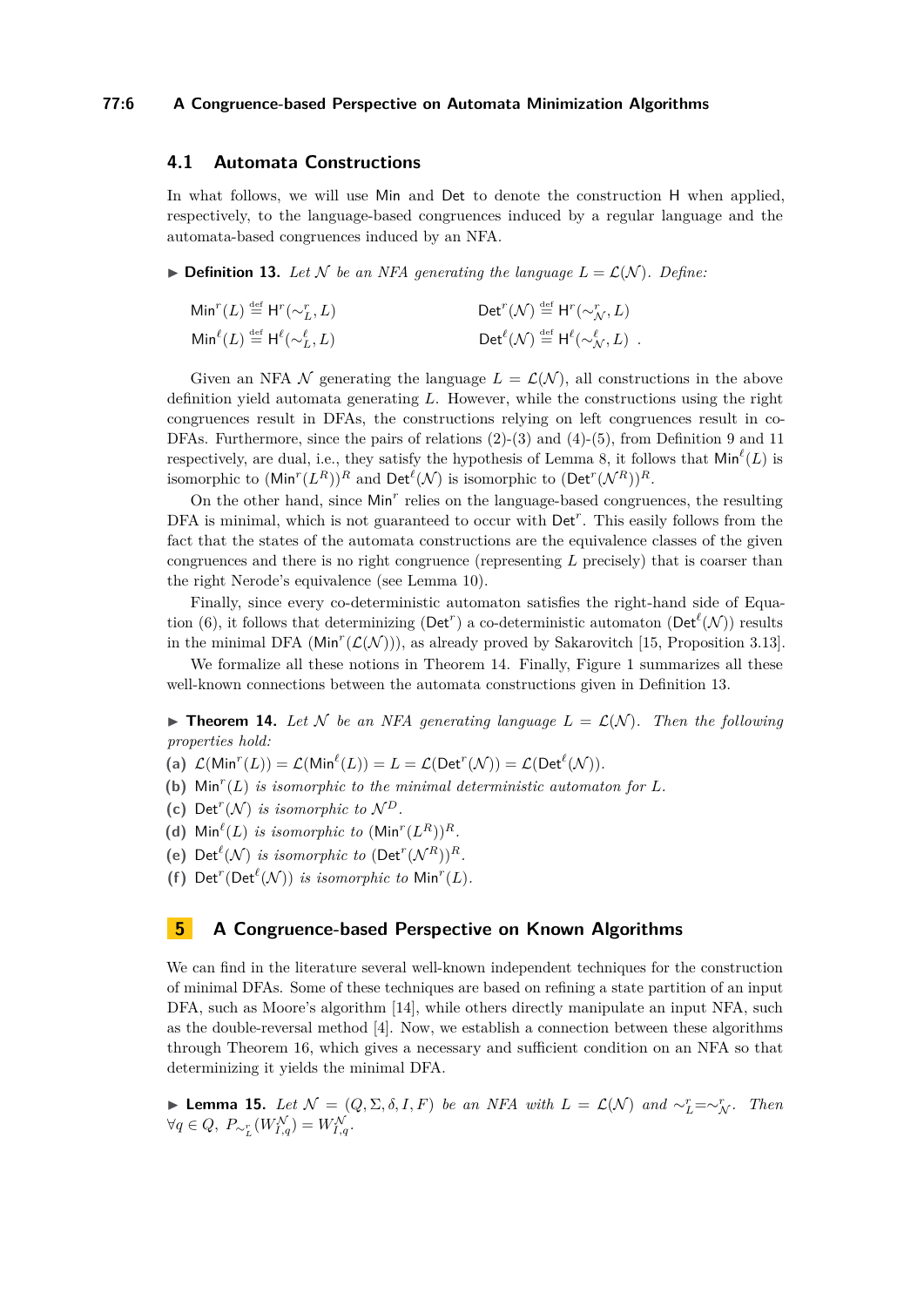<span id="page-6-0"></span>

**Figure 1** Relations between the constructions  $\text{Det}^{\ell}$ ,  $\text{Det}^r$ ,  $\text{Min}^{\ell}$  and  $\text{Min}^r$ . Note that constructions Min<sup>r</sup> and Min<sup>l</sup> are applied to the language generated by the automaton in the origin of the labeled arrow, while constructions  $\mathsf{Det}^r$  and  $\mathsf{Det}^{\ell}$  are applied directly to the automaton.

**Proof.**

$$
P_{\sim_L^r}(W_{I,q}^{\mathcal{N}}) = \text{ [By definition of } P_{\sim_L^r}]\n\{w \in \Sigma^* \mid \exists u \in W_{I,q}^{\mathcal{N}}, w^{-1}L = u^{-1}L\} = \text{ [Since } \sim_L^r = \sim_{\mathcal{N}}^r]\n\{w \in \Sigma^* \mid \exists u \in W_{I,q}^{\mathcal{N}}, \text{ post}_w^{\mathcal{N}}(I) = \text{post}_u^{\mathcal{N}}(I)\} \subseteq \text{ [ } [u \in W_{I,q}^{\mathcal{N}} \iff q \in \text{post}_u^{\mathcal{N}}(I)]\n\{w \in \Sigma^* \mid q \in \text{post}_w^{\mathcal{N}}(I)\} = \text{ [By definition of } W_{I,q}^{\mathcal{N}}\n\} = \text{ [ } W_{I,q}^{\mathcal{N}} \text{ .}
$$

By reflexivity of  $\sim_L^r$ , we conclude that  $P_{\sim_L^r}(W_{I,q}^{\mathcal{N}}) = W_{I,\mathcal{N}}^{\mathcal{N}}$  $I,q$ .

<span id="page-6-1"></span>**Findment 16.** Let  $\mathcal{N} = (Q, \Sigma, \delta, I, F)$  be an NFA with  $L = \mathcal{L}(\mathcal{N})$ . Then Det<sup>r</sup>(N) is the *minimal DFA for L iff*  $\forall q \in Q$ ,  $P_{\sim_L^r}(W_{I,q}^{\mathcal{N}}) = W_{I,q}^{\mathcal{N}}$ .

**Proof.** Assume Det<sup>*r*</sup>( $\mathcal{N}$ ) is minimal. Then  $P_{\sim_{\mathcal{N}}^r}(u) = P_{\sim_{L}^r}(u)$  for all  $u \in \Sigma^*$ , i.e.  $\sim_L^r = \sim_{\mathcal{N}}^r$ . It follows from Lemma [15](#page-5-6) that  $P_{\sim_L^r}(W_{I,q}^{\mathcal{N}}) = W_{I,q}^{\mathcal{N}}$ .

Now, assume that  $P_{\sim_L^r}(W_{I,q}^{\mathcal{N}}) = W_{I,q}^{\mathcal{N}}$ , for each  $q \in Q$ . Then, for every  $u \in \Sigma^*$ ,

$$
P_{\sim_N^r}(u) = \bigcap_{q \in \text{post}_u^{\mathcal{N}}(I)} W_{I,q}^{\mathcal{N}} \cap \bigcap_{q \notin \text{post}_u^{\mathcal{N}}(I)} (W_{I,q}^{\mathcal{N}})^c = \bigcap_{q \in \text{post}_u^{\mathcal{N}}(I)} P_{\sim_L^r}(W_{I,q}^{\mathcal{N}}) \ \cap \bigcap_{q \notin \text{post}_u^{\mathcal{N}}(I)} (P_{\sim_L^r}(W_{I,q}^{\mathcal{N}}))^c
$$

where the first equality follows by rewriting  $P_{\sim N} (u) = \{ v \in \Sigma^* \mid \text{post}_u^{\mathcal{N}}(I) = \text{post}_v^{\mathcal{N}}(I) \}$ with universal quantifiers, hence intersections, and the last equality follows from the initial assumption  $P_{\sim_L^r}(W_{I,q}^{\mathcal{N}}) = W_{I,q}^{\mathcal{N}}$ .

It follows that  $P_{\sim N}^V(u)$  is a *union* of blocks of  $P_{\sim L}$ . Recall that  $\sim_L^L$  induces the coarsest right congruence such that  $P_{\sim_L^r}(L) = L$  (Lemma [10\)](#page-4-8). Since  $\sim_N^r$  is a right congruence satisfying  $P_{\sim_{\mathcal{N}}^r}(L) = L$  then  $P_{\sim_{\mathcal{N}}^r} \preccurlyeq P_{\sim_{L}^r}$ . Therefore,  $P_{\sim_{\mathcal{N}}^r}(u)$  necessarily corresponds to one single block of  $P_{\sim_L^r}$ , namely,  $P_{\sim_L^r}(u)$ . Since  $P_{\sim_L^r}(u) = P_{\sim_L^r}(u)$  for each  $u \in \Sigma^*$ , we conclude that  $\mathsf{Det}^r(\mathcal{N}) = \mathsf{Min}^r$  $(L)$ .

#### **5.1 Double-reversal Method**

<span id="page-6-2"></span>In this section we give a simple proof of the well-known double-reversal minimization algorithm of Brzozowski [\[4\]](#page-12-1) using Theorem [16.](#page-6-1) Note that, since  $\text{Det}^r(\mathcal{N})$  is isomorphic to  $\mathcal{N}^D$  by Theorem [14](#page-5-1) [\(c\)](#page-5-7), the following result coincides with that of Brzozowski.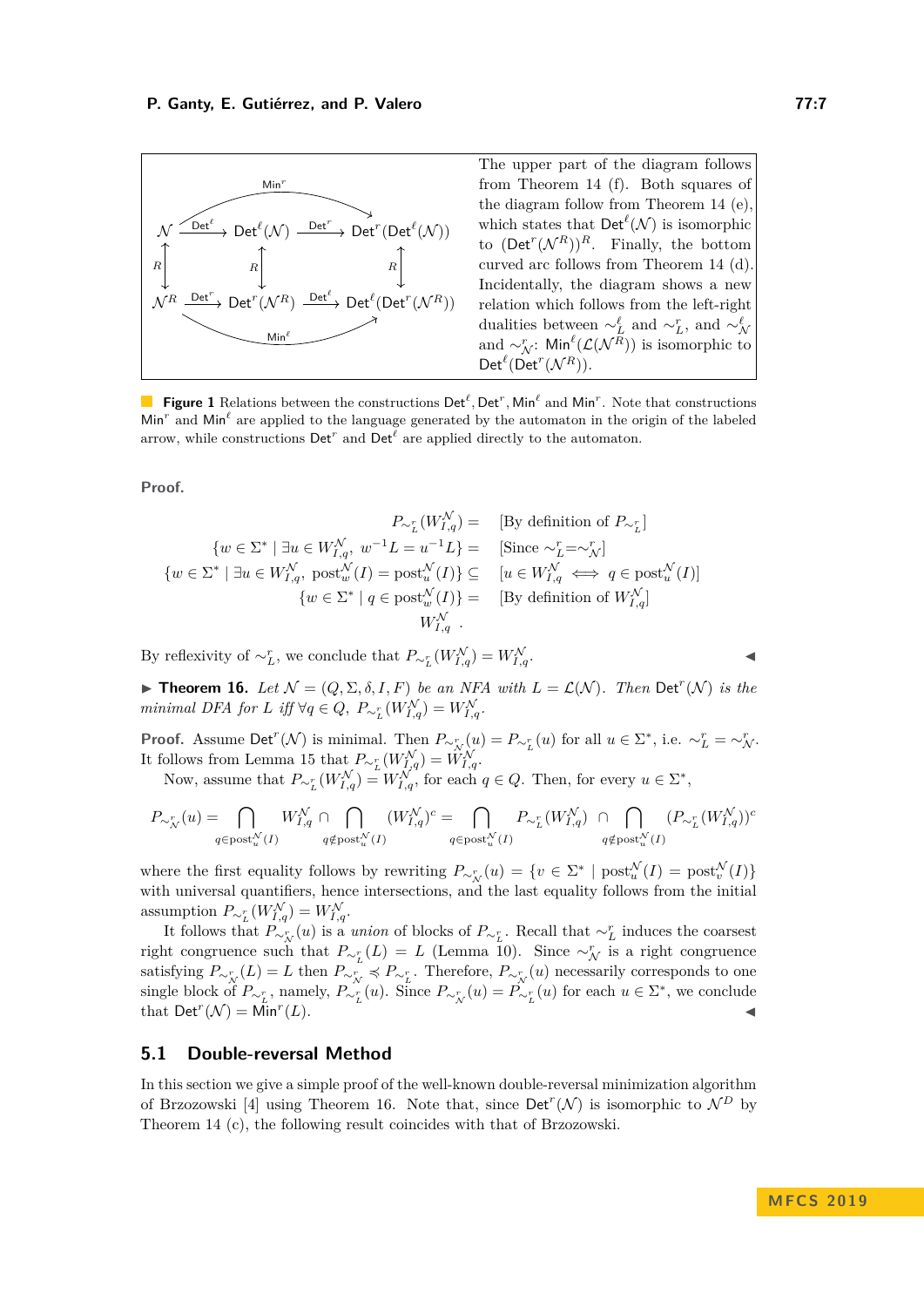## **77:8 A Congruence-based Perspective on Automata Minimization Algorithms**

**Theorem 17** ([\[4\]](#page-12-1)). Let N be an NFA. Then  $Det^r((Det^r(N^R))^R)$  is isomorphic to the *minimal DFA for*  $\mathcal{L}(\mathcal{N})$ *.* 

**Proof.** Let  $L = \mathcal{L}(\mathcal{N})$ . By definition,  $\mathcal{N}' = (\text{Det}^r(\mathcal{N}^R))^R$  is a co-DFA and, therefore, satisfies the condition on the right-hand side of Equation [\(6\)](#page-4-9). It follows from Lemma [12](#page-4-10) that  $\sim_L^r = \sim_N^r$ which, by Lemma [15](#page-5-6) and Theorem [16,](#page-6-1) implies that  $\mathsf{Det}^r(\mathcal{N}')$  is minimal.

Note that Theorem [17](#page-6-2) can be inferred from Figure [1](#page-6-0) by following the path starting at  $\mathcal{N}$ , labeled with  $R - \mathsf{Det}^r - R - \mathsf{Det}^r$  and ending in  $\mathsf{Min}^r(\mathcal{L}(\mathcal{N}))$ .

# **5.2 Generalization of the Double-reversal Method**

Brzozowski and Tamm [\[5\]](#page-12-2) generalized the double-reversal algorithm by defining a necessary and sufficient condition on an NFA which guarantees that the determinized automaton is minimal. They introduced the notion of *atomic* NFA and showed that  $\mathcal{N}^D$  is minimal iff  $\mathcal{N}^R$ is atomic. We shall show that this result is equivalent to Theorem [16](#page-6-1) due to the left-right duality between the language-based equivalences (Lemma [8\)](#page-4-1).

▶ **Definition 18** (Atom [\[5\]](#page-12-2)). Let *L* be a regular language *L*. Let  $\{K_i \mid 0 \le i \le n-1\}$  be the set *of left quotients of L. An* atom *is any non-empty intersection of the form*  $\widetilde{K_0} \cap \widetilde{K_1} \cap \ldots \cap \widetilde{K_{n-1}}$ , *where each*  $\widetilde{K}_i$  *is either*  $K_i$  *or*  $K_i^c$ *.* 

This notion of atom coincides with that of equivalence class for the left language-based congruence  $\sim_L^{\ell}$ . This was first noticed by Iván [\[12\]](#page-13-5).

*.*

<span id="page-7-0"></span>**Lemma 19.** *Let L be a regular language. Then for every*  $u \in \Sigma^*$ ,

$$
P_{\sim_L^{\ell}}(u)=\bigcap_{\substack{u\in w^{-1}L\\ w\in \Sigma^*}}w^{-1}L\ \cap \bigcap_{\substack{u\notin w^{-1}L\\ w\in \Sigma^*}}(w^{-1}L)^c
$$

<span id="page-7-1"></span> $\triangleright$  **Definition 20** (Atomic NFA [\[5\]](#page-12-2)). *An NFA*  $\mathcal{N} = (Q, \Sigma, \delta, I, F)$  *is* atomic *iff for every state*  $q \in Q$ , the right language  $W_{q,F}^{\mathcal{N}}$  is a union of atoms of  $\mathcal{L}(\mathcal{N})$ .

It follows from Lemma [19](#page-7-0) that the set of atoms of a language *L* corresponds to the partition *P*∼<sup>*i*</sup>. Therefore, a set *S* ⊆ ∑<sup>\*</sup> is a union of atoms iff  $P_{\sim}^{\ell}$  (*S*) = *S*. This property, together with Definition [20,](#page-7-1) shows that an NFA  $\mathcal{N} = (Q, \Sigma, \delta, I, F)$  with  $L = \mathcal{L}(\mathcal{N})$  is *atomic* iff

$$
\forall q \in Q, \ P_{\sim_L^{\ell}}(W_{q,F}^{\mathcal{N}}) = W_{q,F}^{\mathcal{N}} \tag{7}
$$

We are now in condition to give an alternative proof of the generalization of Brzozowski and Tamm [\[5\]](#page-12-2) relying on Theorem [16.](#page-6-1)

**Lemma 21.** Let  $\mathcal{N} = (Q, \Sigma, \delta, I, F)$  be an NFA with  $L = \mathcal{L}(\mathcal{N})$ . Then  $\mathcal{N}^R$  is atomic iff  $Det<sup>r</sup>(N)$  *is the minimal DFA for L.* 

**Proof.** Let  $\mathcal{N}^R = (Q, \Sigma, \delta_r, F, I)$  and  $L^R = \mathcal{L}(\mathcal{N}^R)$ . Then,

$$
\forall q \in Q, \ P_{\sim_{LR}^{\ell}}(W_{q,I}^{\mathcal{N}^R}) = W_{q,I}^{\mathcal{N}^R} \iff \qquad [\text{By } A = B \Leftrightarrow A^R = B^R]
$$
  

$$
\forall q \in Q, \ \left(P_{\sim_{LR}^{\ell}}(W_{q,I}^{\mathcal{N}^R})\right)^R = \left(W_{q,I}^{\mathcal{N}^R}\right)^R \iff \qquad [\text{By } u \sim_L^{\ell} v \Leftrightarrow u^R \sim_{LR}^r v^R]
$$
  

$$
\forall q \in Q, \ P_{\sim_L^r} \left(\left(W_{q,I}^{\mathcal{N}^R}\right)^R\right) = \left(W_{q,I}^{\mathcal{N}^R}\right)^R \iff \qquad [\text{By } \left(W_{q,I}^{\mathcal{N}^R}\right)^R = W_{I,q}^{\mathcal{N}}]
$$
  

$$
\forall q \in Q, \ P_{\sim_L^r}(W_{I,q}^{\mathcal{N}}) = W_{I,q}^{\mathcal{N}}.
$$

It follows from Theorem [16](#page-6-1) that  $\mathsf{Det}^r(\mathcal{N})$  is minimal.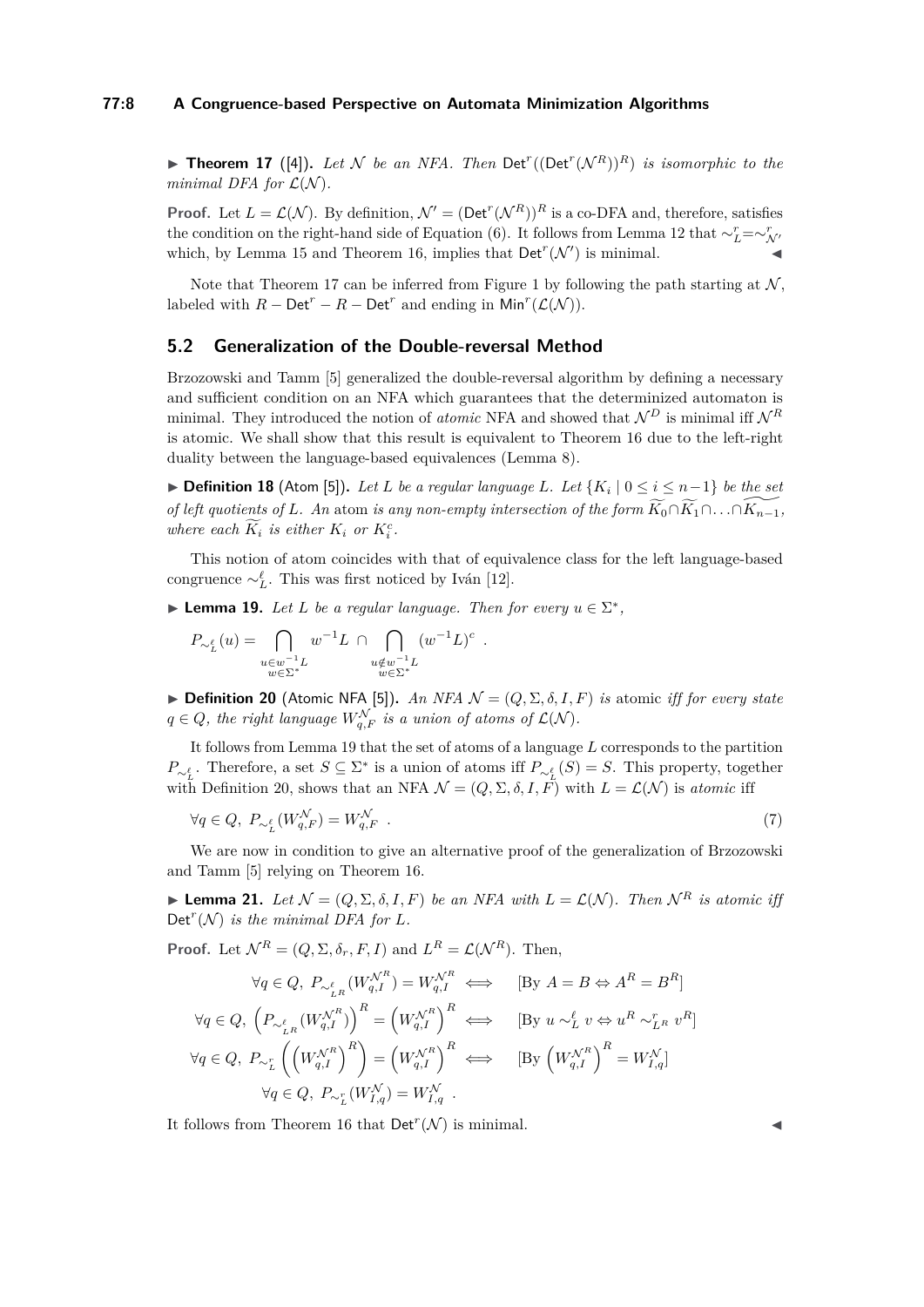We conclude this section by collecting all the conditions described so far that guarantee that determinizing an automaton yields the minimal DFA.

 $▶$  **Corollary 22.** *Let*  $N = (Q, \Sigma, \delta, I, F)$  *be an NFA with*  $L = \mathcal{L}(\mathcal{N})$ *. The following are equivalent:*

(a)  $Det^r(N)$  *is minimal.* **(b)**  $\sim_V^r = \sim_L^r$ .  $(\mathbf{c}) \ \forall u, v \in \Sigma^*, \ W_{\text{post}_{u}^{\mathcal{N}}(I), F}^{\mathcal{N}} = W_{\text{post}_{v}^{\mathcal{N}}(I), F}^{\mathcal{N}} \Leftrightarrow \text{post}_{u}^{\mathcal{N}}(I) = \text{post}_{v}^{\mathcal{N}}(I).$ **(d)**  $\forall q \in Q, P_{\sim_L^r}(W_{I,q}^{\mathcal{N}}) = W_{I,q}^{\mathcal{N}}.$ (e)  $\mathcal{N}^R$  *is atomic.* 

# **5.3 Moore's Algorithm**

Given a DFA  $\mathcal{D}$ , Moore [\[14\]](#page-13-0) builds the minimal DFA for the language  $L = \mathcal{L}(\mathcal{D})$  by removing unreachable states from  $D$  and then performing a stepwise refinement of an initial partition of the set of reachable states of  $D$ . Since we are interested in the refinement step, in what follows we assume that all DFAs have no unreachable states. In this section, we will describe Moore's state-partition  $\mathcal{Q}^{\mathcal{D}}$  and the right-language-based partition  $P_{\sim_L^r}$  as greatest fixpoint computations and show that there exists an isomorphism between the two at each step of the fixpoint computation. In fact, this isomorphism shows that Moore's DFA *M* satisfies  $P_{\sim_L^r}(W_{I,q}^M) = W_{I,q}^M$  for every state *q*. Thus, by Theorem [16,](#page-6-1) *M* is isomorphic to Min<sup>*r*</sup>( $\mathcal{L}(\mathcal{D})$ ).

First, we give Moore's algorithm which computes the state-partition that is later used to define Moore's DFA.

# **Moore's Algorithm** Algorithm for constructing Moore's partition.

**Data:** DFA  $\mathcal{D} = \langle Q, \Sigma, \delta, I, F \rangle$  with  $L = \mathcal{L}(\mathcal{D})$ . **Result:**  $Q^{\mathcal{D}} \in Part(Q)$ . **1**  $\mathcal{Q}^{\mathcal{D}} := \{F, F^c\}, \mathcal{Q}' := \varnothing;$ **2** while  $\mathcal{Q}^{\mathcal{D}} \neq \mathcal{Q}'$  do  $\mathcal{Q}' := \mathcal{Q}^\mathcal{D};$ **4 forall**  $a \in \Sigma$  **do 5**  $Q_a := \bigwedge_{p \in \mathcal{Q}^{\mathcal{D}}} \{ \mathrm{pre}_a^{\mathcal{D}}(p), (\mathrm{pre}_a^{\mathcal{D}}(p))^c \};$  $\mathcal{Q}^{\mathcal{D}}:=\mathcal{Q}^{\mathcal{D}}\curlywedge\bigwedge_{a\in\Sigma}\mathcal{Q}_{a};$ **7 return**  $\mathcal{Q}^{\mathcal{D}}$ ;

<span id="page-8-1"></span> $\blacktriangleright$  **Definition 23** (Moore's DFA). Let  $\mathcal{D} = (Q, \Sigma, \delta, I, F)$  be a DFA, and let  $\mathcal{Q}^{\mathcal{D}}$  be the partition *of Q built by using Moore's algorithm.* Moore's DFA *for*  $\mathcal{L}(\mathcal{D})$  *is*  $M = (Q^M, \Sigma, \delta^M, I^M, F^M)$ *where*  $Q^M = Q^D$ ,  $I^M = \{Q^D(q) | q \in I\}$ ,  $F^M = \{Q^D(q) | q \in F\}$  and, for each  $S, S' \in Q^M$ *and*  $a \in \Sigma$ , we have that  $\delta^M(S, a) = S'$  iff  $\exists q \in S, q' \in S'$  with  $\delta(q, a) = q'$ .

Next, we describe Moore's state-partition  $\mathcal{Q}^{\mathcal{D}}$  and the right-language-based partition  $P_{\sim_L^r}$  as greatest fixpoint computations and show that there exists an isomorphism between the two at each step of the fixpoint computation.

<span id="page-8-0"></span> $\blacktriangleright$  **Definition 24** (Moore's state-partition). Let  $\mathcal{D} = (Q, \Sigma, \delta, I, F)$  be a DFA. Define Moore's state-partition w.r.t.  $\mathcal{D}$ *, denoted by*  $\mathcal{Q}^{\mathcal{D}}$ *, as follows.* 

$$
\mathcal{Q}^{\mathcal{D}} \stackrel{\text{def}}{=} \text{gfp}(\lambda X. \bigwedge_{a \in \Sigma, S \in X} \{ \text{pre}_a(S), (\text{pre}_a(S))^c \} \wedge \{F, F^c \}) .
$$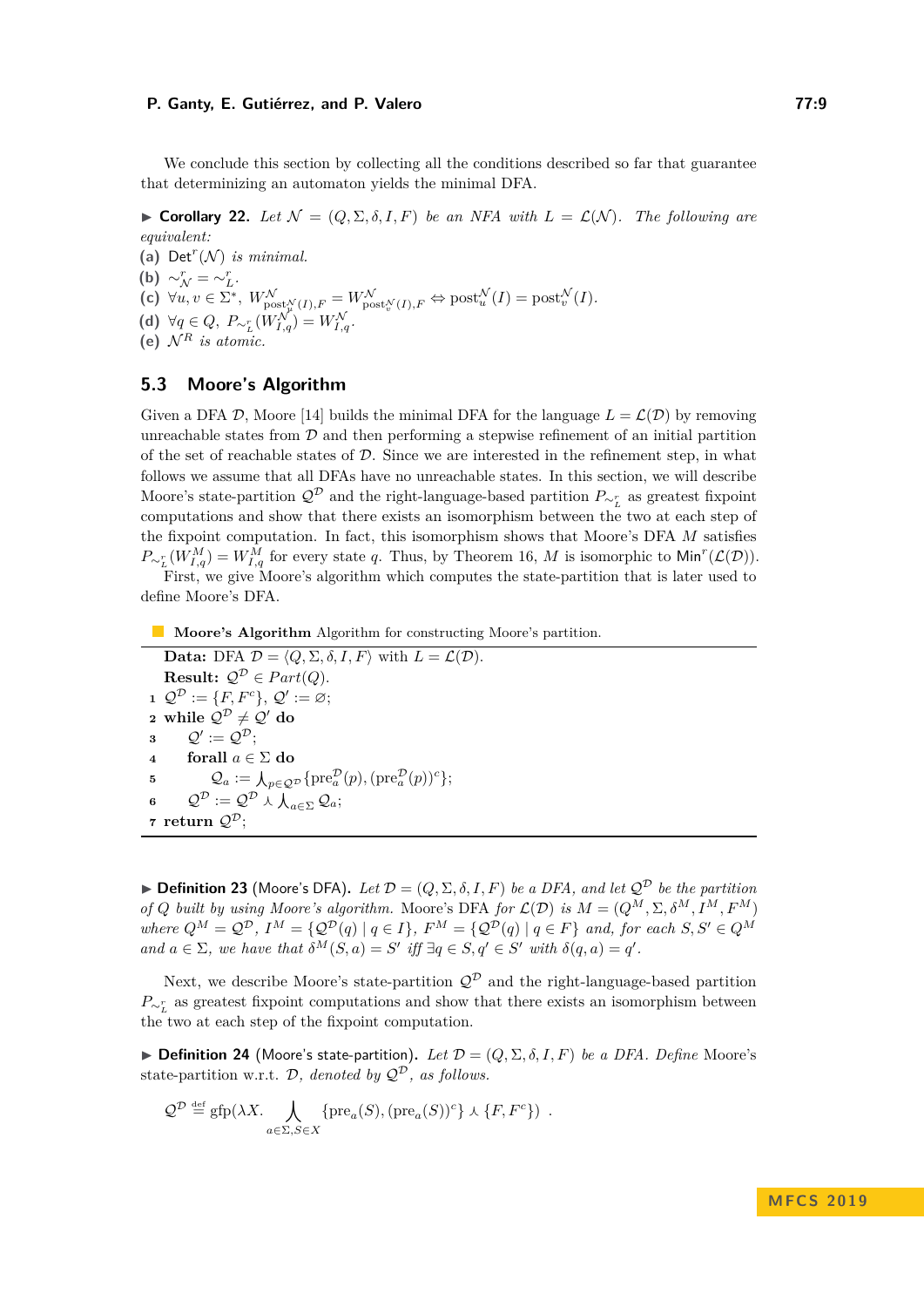#### **77:10 A Congruence-based Perspective on Automata Minimization Algorithms**

On the other hand, by Theorem [14](#page-5-1) [\(b\)](#page-5-8), each state of the minimal DFA for *L* corresponds to an equivalence class of  $\sim_L^r$ . These equivalence classes can be defined in terms of non-empty intersections of complemented or uncomplemented right quotients of *L*.

<span id="page-9-0"></span>**Lemma 25.** *Let L be a regular language. Then, for every*  $u \in \Sigma^*$ ,

$$
P_{\sim_L^r}(u) = \bigcap_{\substack{u \in Lw^{-1} \\ w \in \Sigma^*}} Lw^{-1} \cap \bigcap_{\substack{u \notin Lw^{-1} \\ w \in \Sigma^*}} (Lw^{-1})^c.
$$

It follows from Lemma [25](#page-9-0) that  $P_{\sim_L^r} = \int_{\omega \in \Sigma^*} \{Lw^{-1}, (Lw^{-1})^c\}$ , for every regular language *L* . Thus,  $P_ ∼^r_L$  can also be obtained as a greatest fixpoint computation as follows.

<span id="page-9-1"></span>I **Lemma 26.** *Let L be a regular language. Then*

$$
P_{\sim_L^r} = \text{gfp}(\lambda X. \bigwedge_{a \in \Sigma, B \in X} \{Ba^{-1}, (Ba^{-1})^c\} \wedge \{L, L^c\}) .
$$
 (8)

The following result shows that, given a DFA  $\mathcal D$  with  $L = \mathcal L(\mathcal D)$ , there exists a partition isomorphism between  $\mathcal{Q}^{\mathcal{D}}$  and  $P_{\sim_L^r}$  at each step of the fixpoint computations given in Definition [24](#page-8-0) and Lemma [26](#page-9-1) respectively.

**► Theorem 27.** Let  $\mathcal{D} = (Q, \Sigma, \delta, I, F)$  be a DFA with  $L = \mathcal{L}(\mathcal{D})$  and let  $\varphi : \varphi(Q) \to \varphi(\Sigma^*)$ *be a function defined by*  $\varphi(S) \stackrel{\text{def}}{=} W_{I,S}^{\mathcal{D}}$ *. Let*  $\mathcal{Q}^{\mathcal{D}(n)}$  *and*  $P_{\sim_L}^{(n)}$  *be the n-th step of the fixpoint computation of*  $Q^D$  *(Definition [24\)](#page-8-0)* and  $P_{\sim_L^r}$  *(Lemma [26\)](#page-9-1), respectively. Then,*  $\varphi$  *is an isomorphism between*  $Q^{\mathcal{D}(n)}$  *and*  $P_{\sim_L^r}^{(n)}$  *for each*  $n \geq 0$ *.* 

**Proof.** In order to show that  $\varphi$  is a partition isomorphism, it suffices to prove that  $\varphi$  is a bijective mapping between the partitions. We first show that  $\varphi(\mathcal{Q}^{(n)}) = P^{(n)}_{\sim_r^r}$ , for every  $n \geq 0$ . Thus, the mapping  $\varphi$  is surjective. Secondly, we show that  $\varphi$  is an injective mapping from  $\mathcal{Q}^{\mathcal{D}(n)}$  to  $P_{\sim_L^r}^{(n)}$ . Therefore, we conclude that  $\varphi$  is a bijection.

To show that  $\varphi(Q^{\mathcal{D}(n)}) = P_{\sim_L^r}^{(n)}$ , for each  $n \geq 0$ , we proceed by induction.

- *Base case:* By definition,  $\mathcal{Q}^{\mathcal{D}(0)} = \{F, F^c\}$  and  $P_{\sim_L^r}^{(0)} = \{L, L^c\}$ . Since  $\mathcal D$  is deterministic (and complete), it follows that  $\varphi(F) = W_{I,F}^{\mathcal{D}} = L$  and  $\varphi(F^c) = W_{I,F^c}^{\mathcal{D}} = L^c$ .
- *Inductive step:* Before proceeding with the inductive step, we show that the following  $\equiv$ equations hold for each  $a, b \in \Sigma$  and  $S, S_i, S_j \in \mathcal{Q}^{D(n)}$  with  $n \geq 0$ :

<span id="page-9-3"></span><span id="page-9-2"></span>
$$
\varphi(\text{pre}_a(S)^c) = ((W_{I,S}^{\mathcal{D}})a^{-1})^c \tag{9}
$$

$$
\varphi(\text{pre}_a(S_i) \cap \text{pre}_b(S_j)) = (W_{I,S_i}^{\mathcal{D}})a^{-1} \cap (W_{I,S_j}^{\mathcal{D}})b^{-1} . \tag{10}
$$

For each  $S \in \mathcal{Q}^{\mathcal{D}(n)}$  and  $a \in \Sigma$  we have that:

$$
\varphi(\text{pre}_a(S)^c) = \quad [\text{By definition of } \varphi]
$$
\n
$$
W_{I,\text{pre}_a(S)^c}^{\mathcal{D}} = \quad [I = \{q_0\} \text{ and def. of } W_{I,\text{pre}_a(S)^c}^{\mathcal{D}}]
$$
\n
$$
\{w \in \Sigma^* \mid \exists q \in \text{pre}_a(S)^c, \ q = \hat{\delta}(q_0, w)\} = \quad [\mathcal{D} \text{ is deterministic and complete}]
$$
\n
$$
\{w \in \Sigma^* \mid \exists q \in \text{pre}_a(S), \ q = \hat{\delta}(q_0, w)\}^c = \quad [\text{By definition of pre}_a(S)]
$$
\n
$$
\{w \in \Sigma^* \mid \exists q \in S, \ q = \hat{\delta}(q_0, wa)\}^c = \quad [\text{By definition of } (W_{I,S}^{\mathcal{D}})a^{-1}]
$$
\n
$$
((W_{I,S}^{\mathcal{D}})a^{-1})^c.
$$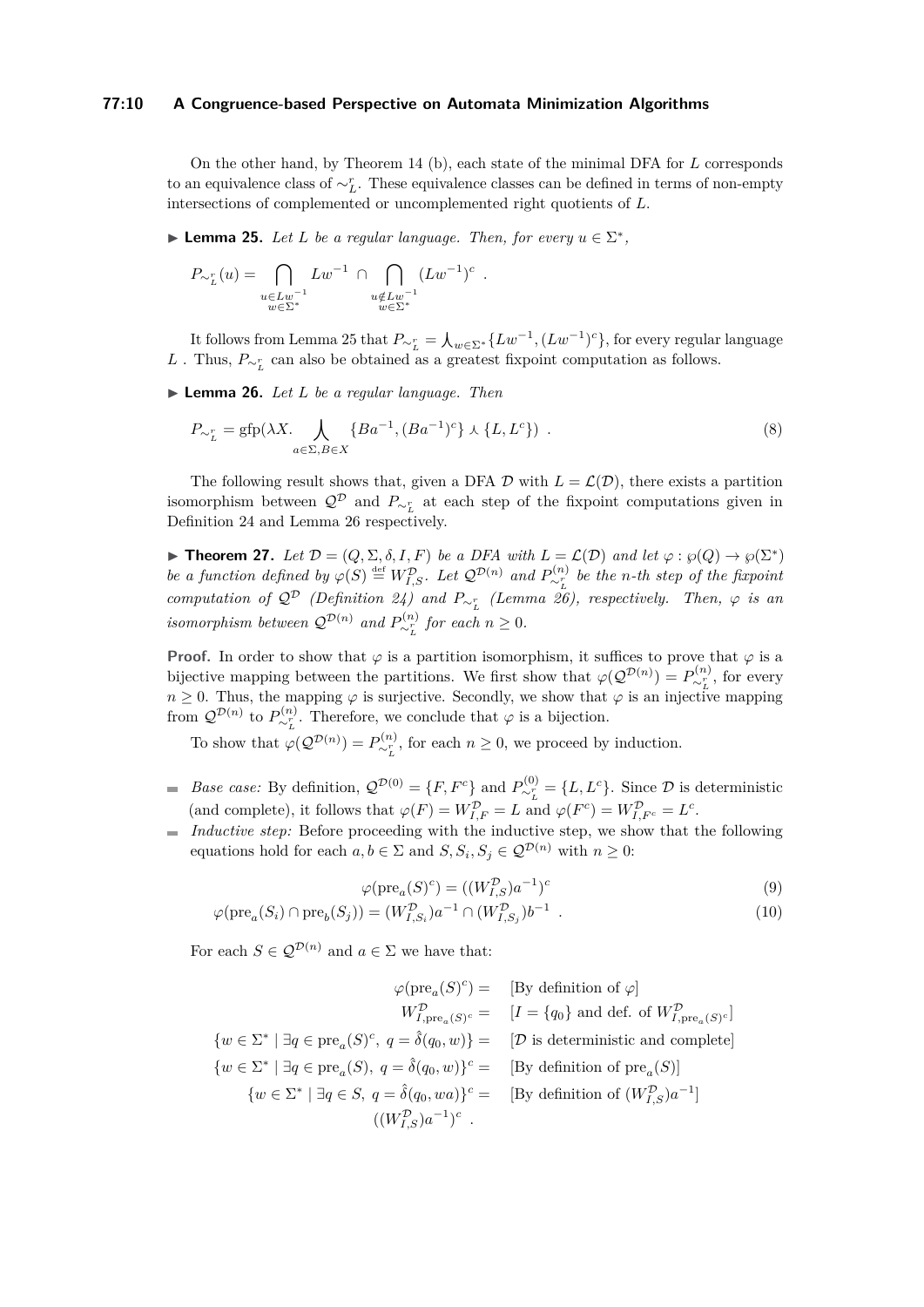Therefore Equation [\(9\)](#page-9-2) holds at each step of the fixpoint computation. Consider now Equation [\(10\)](#page-9-3). Let  $S_i, S_j \in \mathcal{Q}^{D(n)}$ . Then,

$$
\varphi(\text{pre}_a(S_i) \cap \text{pre}_b(S_j)) = \text{ [By Def. } \varphi]
$$
\n
$$
W_{I,(\text{pre}_a(S_i) \cap \text{pre}_b(S_j))}^{\mathcal{D}} = \text{ [I = {q_0} and def. } W_{I,S}]
$$
\n
$$
\{w \in \Sigma^* \mid \exists q \in \text{pre}_a(S_i) \cap \text{pre}_b(S_j), q = \hat{\delta}(q_0, w)\} = \text{ [By Def. of } \cap]
$$
\n
$$
\{w \in \Sigma^* \mid \exists q \in \text{pre}_a(S_i), q \in \text{pre}_b(S_j), q = \hat{\delta}(q_0, w)\} = \text{ [D is deterministic]}
$$
\n
$$
W_{I, \text{pre}_a(S_i)}^{\mathcal{D}} \cap W_{I, \text{pre}_b(S_j)}^{\mathcal{D}} = \text{ [By Def. of } (W_{I,S}^{\mathcal{D}})a^{-1}]
$$
\n
$$
(W_{I,S_i}^{\mathcal{D}})a^{-1} \cap (W_{I,S_j})b^{-1}.
$$

Therefore Equation [\(10\)](#page-9-3) holds at each step of the fixpoint computation. Let us assume that  $\varphi(Q^{\mathcal{D}(n)}) = P_{\sim_L^r}^{(n)}$  for every  $n \leq k$  with  $k > 0$ . Then,

$$
\varphi\left(\bigvee_{a\in\Sigma, S\in X} \{\text{pre}_a(S), \text{pre}_a(S)^c\} \wedge \{F, F^c\}\right) = [\text{By Eqs. (9), (10) and def. of }\bigwedge]
$$

$$
\phi\left(\bigvee_{a\in\Sigma, S\in X} \{\text{pre}_a(S), \text{pre}_a(S)^c\} \wedge \{F, F^c\}\right) = [\text{By Eqs. (9), (10) and def. of }\bigwedge]
$$

$$
\bigwedge_{a\in\Sigma} \{(W_{I,S}^D)a^{-1}, ((W_{I,S}^D)a^{-1})^c\} \wedge \{L, L^c\} = [\text{By induction hypothesis}, \varphi(X) = P_{\sim_L}^{(k)}]
$$

$$
\varphi(S)\in\varphi(X)
$$

$$
\bigwedge_{a\in\Sigma, B\in X'} \{Ba^{-1}, (Ba^{-1})^c\} \wedge \{L, L^c\} = [\text{By Lemma 26 with } X' = P_{\sim_L}^{(k)}]
$$

$$
P_{\sim_L}^{(k+1)}.
$$

Finally, since  $D$  is a DFA then, for each  $S_i$ ,  $S_j \in \mathcal{Q}^{D(n)}$   $(n \geq 0)$  with  $S_i \neq S_j$  we have that  $W_{I,S_i}^{\mathcal{D}} \neq W_{I,S_j}^{\mathcal{D}},$  i.e.,  $\varphi(S_i) \neq \varphi(S_j)$ . Therefore,  $\varphi$  is an injective mapping.

► **Corollary 28.** Let  $D$  be a DFA with  $L = \mathcal{L}(D)$ . Let  $\mathcal{Q}^{D(n)}$  and  $P^{(n)}_{\sim_L^r}$  be the n-th step of *the fixpoint computation of*  $\mathcal{Q}^{\mathcal{D}}$  *and*  $P_{\sim_L^r}$  *respectively. Then, for each*  $n \geq 0$ *,* 

*.*

$$
P_{\sim_L^r}^{(n)}(W_{I,S}^{\mathcal{D}}) = W_{I,S}^{\mathcal{D}} \text{ , for each } S \in \mathcal{Q}^{\mathcal{D}(n)}
$$

It follows that Moore's DFA  $M$ , whose set of states corresponds to the state-partition at the end of the execution of Moore's algorithm, satisfies that  $\forall q \in Q^M$ ,  $P_{\sim_L^r}(W_{I,q}^M) = W_{I,q}^M$  with  $L = \mathcal{L}(M)$ . By Theorem [16,](#page-6-1) we have that  $\text{Det}^{r}(M) (= M)$ , since M is a DFA) is minimal.

 $\triangleright$  **Theorem 29.** Let  $\mathcal{D}$  be a DFA and  $M$  be Moore's DFA for  $\mathcal{L}(\mathcal{D})$  as in Definition [23.](#page-8-1) *Then, M is isomorphic to*  $Min<sup>r</sup>(\mathcal{L}(\mathcal{D}))$ *.* 

Finally, recall that Hopcroft [\[10\]](#page-12-0) defined a DFA minimization algorithm which offers better performance than Moore's. The ideas used by Hopcroft can be adapted to our framework to devise a new algorithm for computing  $P_{\sim_L^r}$ . However, by doing so, we could not derive a better explanation than the one provided by Berstel et al. [\[2\]](#page-12-10).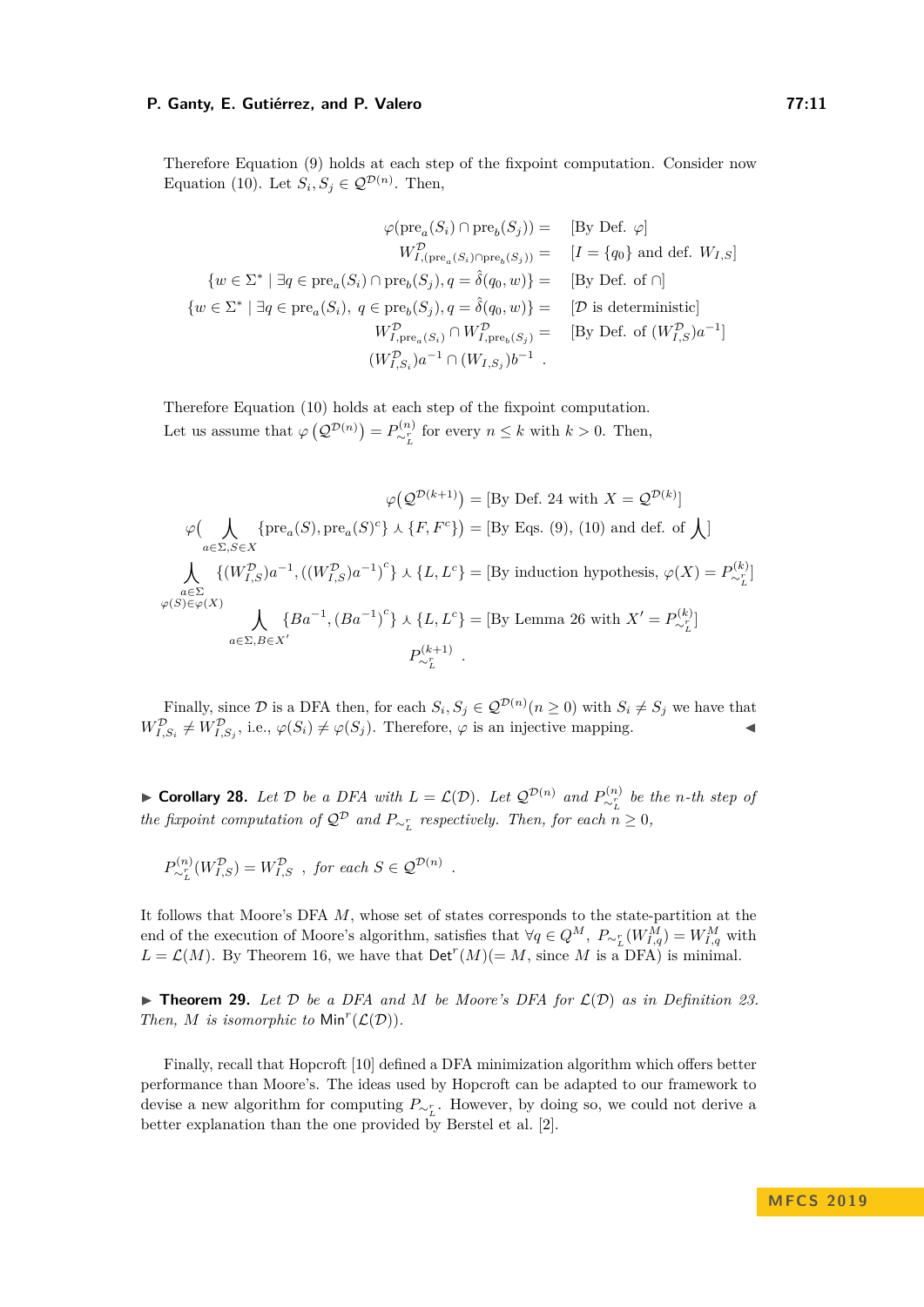#### **77:12 A Congruence-based Perspective on Automata Minimization Algorithms**

# <span id="page-11-0"></span>**6 Related Work and Conclusions**

Brzozowski and Tamm [\[5\]](#page-12-2) showed that every regular language defines a unique NFA, which they call *átomaton*. The átomaton is built upon the minimal DFA  $\mathcal{N}^{DM}$  for the language, defining its states as non-empty intersections of complemented or uncomplemented right languages of  $\mathcal{N}^{DM}$ , i.e., the atoms of the language. They also observed that the atoms correspond to intersections of complemented or uncomplemented left quotients of the language. Then they proved that the átomaton is isomorphic to the reverse automaton of the minimal deterministic DFA for the reverse language.

Intuitively, the construction of the átomaton based on the right languages of the minimal DFA corresponds to  $\mathsf{Det}^{\ell}(\mathcal{N}^{DM})$ , while its construction based on left quotients of the language corresponds to  $\mathsf{Min}^{\ell}(\mathcal{L}(\mathcal{N})).$ 

<span id="page-11-4"></span> $\triangleright$  **Corollary 30.** Let  $\mathcal{N}^{DM}$  be the minimal DFA for a regular language L. Then,

<span id="page-11-5"></span>(a) Det<sup> $\ell$ </sup>( $\mathcal{N}^{DM}$ ) *is isomorphic to the átomaton of L.* 

<span id="page-11-6"></span>(b)  $\text{Min}^{\ell}(L)$  *is isomorphic to the átomaton of*  $L$ *.* 

In the same paper, they also defined the notion of *partial átomaton* which is built upon an NFA  $\mathcal N$ . Each state of the partial atomaton is a non-empty intersection of complemented or uncomplemented right languages of  $\mathcal{N}$ , i.e., union of atoms of the language. Intuitively, the construction of the partial átomaton corresponds to  $\mathsf{Det}^{\ell}(\mathcal{N})$ .

<span id="page-11-3"></span>**Corollary 31.** Let N be an NFA. Then,  $Det^{\ell}(N)$  is isomorphic to the partial átomaton *of*  $N$ .

Finally, they also presented a number of results [\[5,](#page-12-2) Theorem 3] related to the átomaton A of a minimal DFA  $D$  with  $L = \mathcal{L}(D)$ :

<span id="page-11-1"></span>**1.** A is isomorphic to  $\mathcal{D}^{RDR}$ .

**2.**  $A^R$  is the minimal DFA for  $L^R$ 

- **3.**  $A^D$  is the minimal DFA for  $L$ .
- <span id="page-11-2"></span>**4.** A is isomorphic to  $\mathcal{N}^{RDMR}$  for every NFA  $\mathcal{N}$  accepting  $L$ .

All these relations can be inferred from Figure [2](#page-12-11) which connects all the automata constructions described in this paper together with the constructions introduced by Brzozowski and Tamm. For instance, property [1](#page-11-1) corresponds to the path starting at  $\mathcal{N}^{DM}$  (the minimal DFA for  $\mathcal{L}(\mathcal{N})$ , labeled with  $R - \text{Det}^r - R$ , and ending in the átomaton of  $\mathcal{L}(\mathcal{N})$ . On the other hand, property [4](#page-11-2) corresponds to the path starting at N , labeled with *R*−Min*<sup>r</sup>* −*R* and ending in the átomaton of  $\mathcal{L}(\mathcal{N})$ . Finally, the path starting at N, labeled with  $R - \text{Det}^r - R$ and ending in the partial átomaton of  $N$  shows that the later is isomorphic to  $N^{RDR}$ .

In conclusion, we establish a connection between well-known independent minimization methods through Theorem [16.](#page-6-1) Given a DFA, the left languages of its states form a partition on words, *P*, and thus, each left language is identified by a state. Intuitively, Moore's algorithm merges states to enforce the condition of Theorem [16,](#page-6-1) which results in merging blocks of *P* that belong to the same Nerode's equivalence class. Note that Hopcroft's partition refinement method [\[10\]](#page-12-0) achieves the same goal at the end of its execution though, stepwise, the partition computed may differ from Moore's. On the other hand, any co-deterministic NFA satisfies the right-hand side of Equation [\(6\)](#page-4-9) hence, by Lemma [15,](#page-5-6) satisfies the condition of Theorem [16.](#page-6-1) Therefore, the double-reversal method, which essentially determinizes a co-determinized NFA, yields the minimal DFA. Finally, the left-right duality (Lemma [8\)](#page-4-1) of the language-based equivalences shows that the condition of Theorem [16](#page-6-1) is equivalent to that of Brzozowski and Tamm [\[5\]](#page-12-2).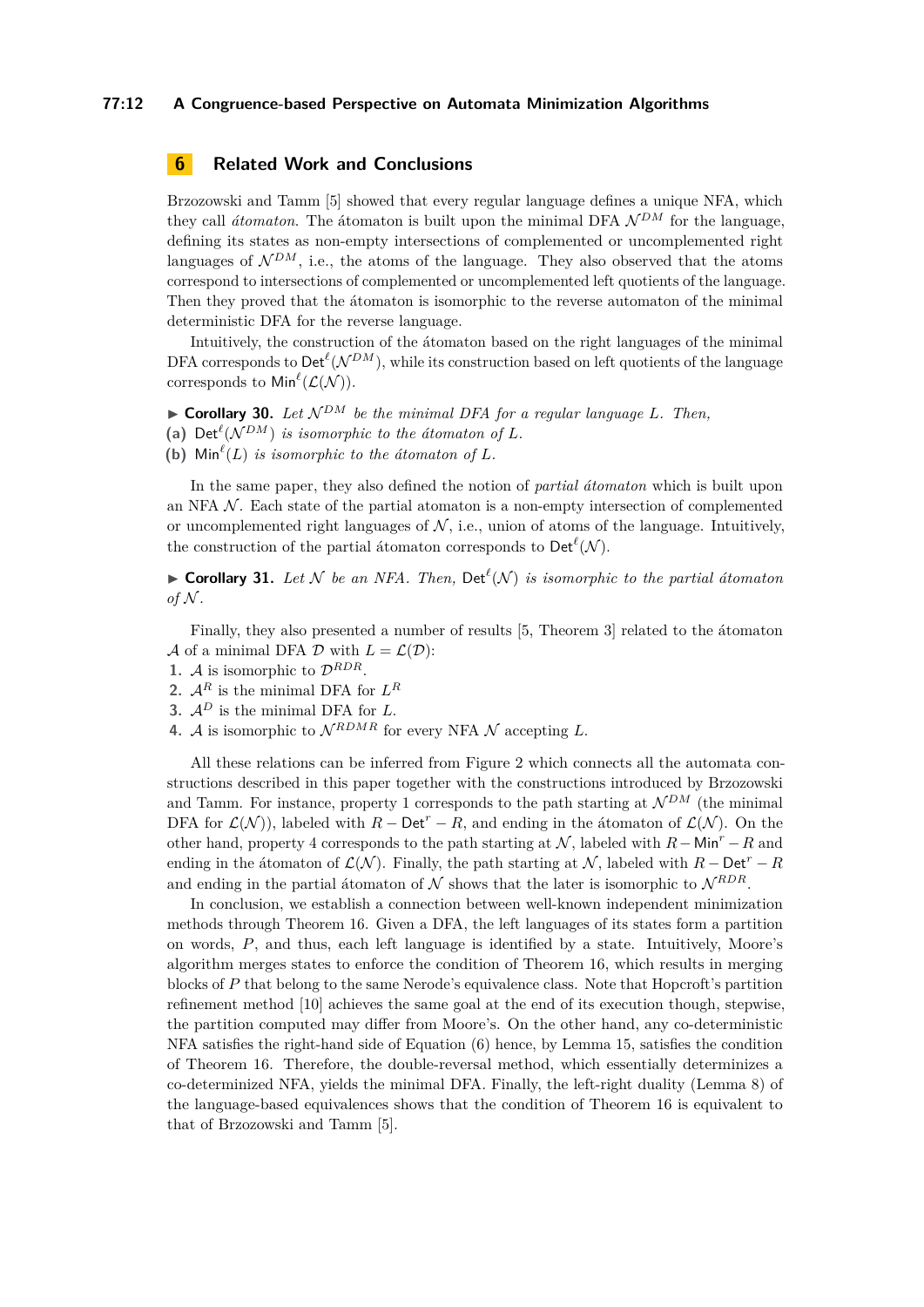<span id="page-12-11"></span>

**Figure 2** Extension of the diagram of Figure [1](#page-6-0) including the átomaton and the partial átomaton. Recall that  $\mathcal{N}^{DM}$  is the minimal DFA for  $\mathcal{L}(\mathcal{N})$ . The results referenced in the labels are those justifying the output of the operation.

Some of these connections have already been studied in order to offer a better understanding of Brzozowski's double-reversal method [\[1,](#page-12-4) [3,](#page-12-3) [7,](#page-12-5) [16\]](#page-13-2). In particular, Adámek et al. [\[1\]](#page-12-4) and Bonchi et al. [\[3\]](#page-12-3) offer an alternative view of minimization and determinization methods in a uniform way from a category-theoretical perspective. In contrast, our work revisits these well-known minimization techniques relying on simple language-theoretical notions.

#### **References**

- <span id="page-12-4"></span>**1** Jirí Adámek, Filippo Bonchi, Mathias Hülsbusch, Barbara König, Stefan Milius, and Alexandra Silva. A Coalgebraic Perspective on Minimization and Determinization. In *FoSSaCS*, volume 7213 of *Lecture Notes in Computer Science*, pages 58–73. Springer, 2012.
- <span id="page-12-10"></span>**2** Jean Berstel, Luc Boasson, Olivier Carton, and Isabelle Fagnot. Minimization of automata, 2010. [arXiv:1010.5318](http://arxiv.org/abs/1010.5318).
- <span id="page-12-3"></span>**3** Filippo Bonchi, Marcello M. Bonsangue, Helle Hvid Hansen, Prakash Panangaden, Jan J. M. M. Rutten, and Alexandra Silva. Algebra-coalgebra duality in Brzozowski's minimization algorithm. *ACM Trans. Comput. Log.*, 15(1):3:1–3:29, 2014.
- <span id="page-12-1"></span>**4** Janusz A. Brzozowski. Canonical regular expressions and minimal state graphs for definite events. *Mathematical Theory of Automata*, 12(6):529–561, 1962.
- <span id="page-12-2"></span>**5** Janusz A. Brzozowski and Hellis Tamm. Theory of átomata. *Theor. Comput. Sci.*, 539:13–27, 2014.
- <span id="page-12-6"></span>**6** Julius R. Büchi. *Finite Automata, their Algebras and Grammars - Towards a Theory of Formal Expressions*. Springer, 1989.
- <span id="page-12-5"></span>**7** Jean-Marc Champarnaud, Ahmed Khorsi, and Thomas Paranthoën. Split and join for minimizing: Brzozowski's algorithm. In *Stringology*, pages 96–104. Department of Computer Science and Engineering, Faculty of Electrical Engineering, Czech Technical University, 2002.
- <span id="page-12-9"></span>**8** Aldo de Luca and Stefano Varricchio. *Finiteness and Regularity in Semigroups and Formal Languages*. Springer Publishing Company, Incorporated, 1st edition, 2011.
- <span id="page-12-7"></span>**9** Pierre Ganty, Elena Gutiérrez, and Pedro Valero. A Congruence-based Perspective on Automata Minimization Algorithms (extended version), 2019. [arXiv:1906.06194](http://arxiv.org/abs/1906.06194).
- <span id="page-12-0"></span>**10** John E. Hopcroft. An n log n algorithm for minimizing states in a finite automaton. In *Theory of machines and computations*, pages 189–196. Elsevier, 1971.
- <span id="page-12-8"></span>**11** John E. Hopcroft, Rajeev Motwani, and Jeffrey D. Ullman. *Introduction to Automata Theory, Languages, and Computation - (2. ed.)*. Addison-Wesley-Longman, 2001.